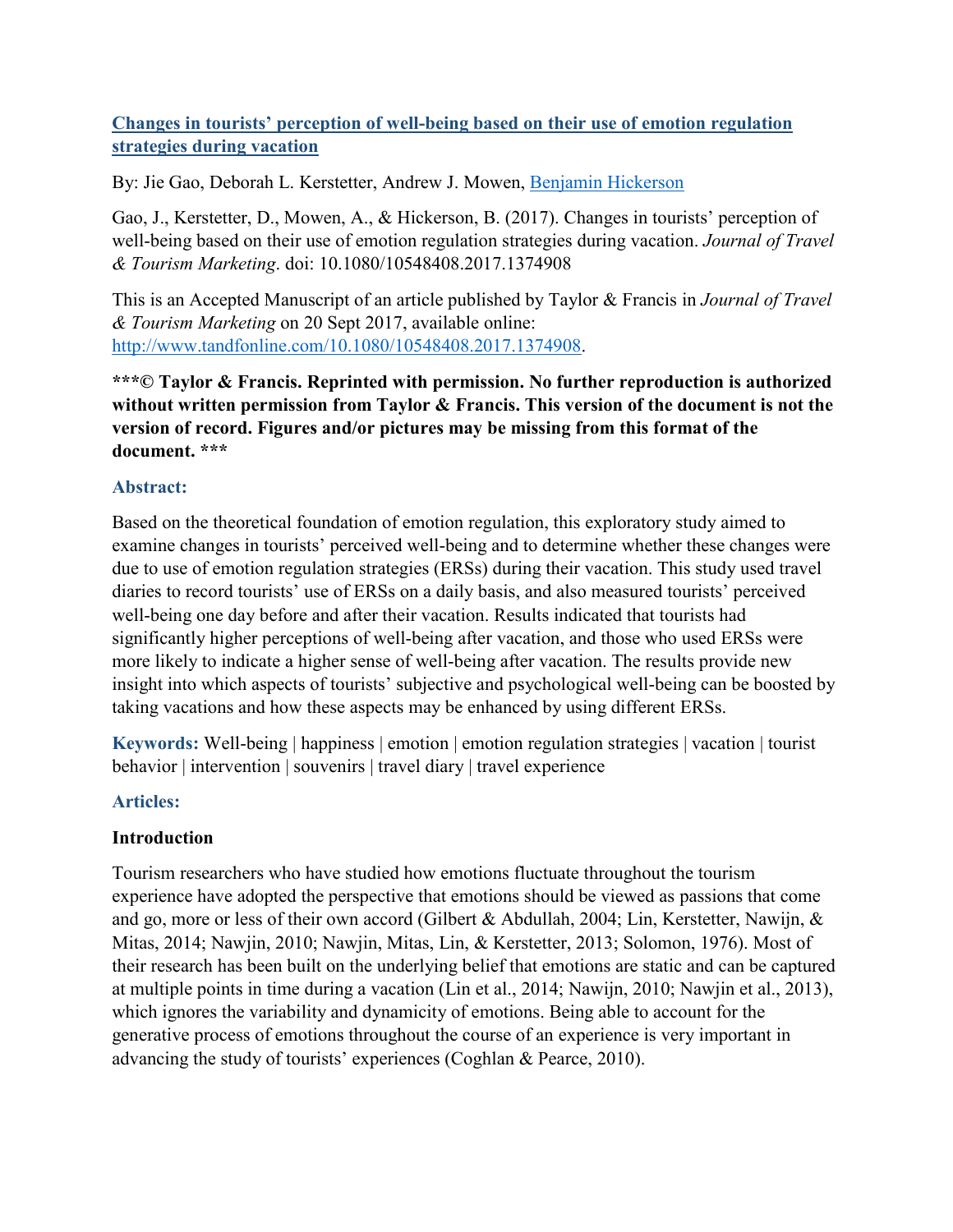In addition to being variable and dynamic, emotions are short-lived and subjective (Beedie, Teery, & Lane, 2005) and, according to Gross (1998a), can be controlled using a wide range of strategies. This notion, referred to as emotion regulation, highlights the variable and dynamic nature of emotions and suggests that emotions can be regulated at separate points during the generative process (Gross, 1998a, 2001). Individuals use their cognitive resources to appraise emotional stimuli and move the emotional transformation of the response in a more positive direction by successfully using emotion regulation strategies (ERSs) (Gross, 2013). However, it is unclear how individuals use ERSs during pleasurable experiences such as a vacation and whether doing so positively impacts their perceived well-being after these pleasurable experiences. Despite substantial literature that has sought to connect tourists' emotions and experiences to their well-being and quality of life (e.g. Gilbert & Abdullah, 2004; Nawijn, 2010), to our knowledge researchers have not examined the impact of using ERSs to positively impact tourists' well-being. Documenting the impact of using ERSs in a vacation context will not only provide additional evidence of the relationship between tourism, emotions, and well-being (Gilbert & Abdullah, 2004; Lazarus, 1991), but will also broaden our understanding of tourists' psychological and emotional states beyond issues of satisfaction and motivation that formed the thrust of earlier research (Pearce & Lee, 2005).

The purpose of this study was to examine changes in tourists' perceived well-being and to determine whether these changes were due to the use of ERSs during their vacation. The results of this study are expected to contribute to the travel and tourism literature by (1) introducing the construct of emotion regulation; (2) advancing knowledge about emotion regulation as a factor that contributes to well-being; and (3) contributing to the burgeoning emotion research in tourism by accounting for emotions' transient nature, dynamicity, and variability throughout a vacation. This study is also expected to contribute to the affective science literature by documenting the relationship between emotion regulation and well-being in a tourism context.

#### **Literature review**

### **Tourism and well-being**

Tourism researchers have linked individuals' travel experience to their perceived well-being (also referred to as "quality of life (QOL)," "life satisfaction," "mental health," and "happiness" in the travel and tourism literature). In 2004 Neal, Sirgy, and Uysal encouraged researchers to conduct more QOL studies in tourism to evidence the link between tourism satisfaction and general life satisfaction. In the same year Gilbert and Abdullah, who operationalized QOL as positive affect, negative affect, and life satisfaction, documented small increases in vacationers' sense of well-being compared with non-vacationers. Focusing on happiness rather than QOL, Nawijn, Marchand, Veenhoven, and Vingerhoets (2010) examined whether a holiday trip boosts happiness. They found that vacationers reported a higher degree of pre-trip happiness than nonvacationers. However, the long-term effects of this boost in happiness tend to be small and shortlived (De Bloom, Guerts, & Kompier, 2012; Nawijn, 2011a).

Recognizing that vacations may impact satisfaction with different aspects of life (as opposed to general life satisfaction), Sirgy, Kruger, Lee, and Yu (2011) challenged researchers to consider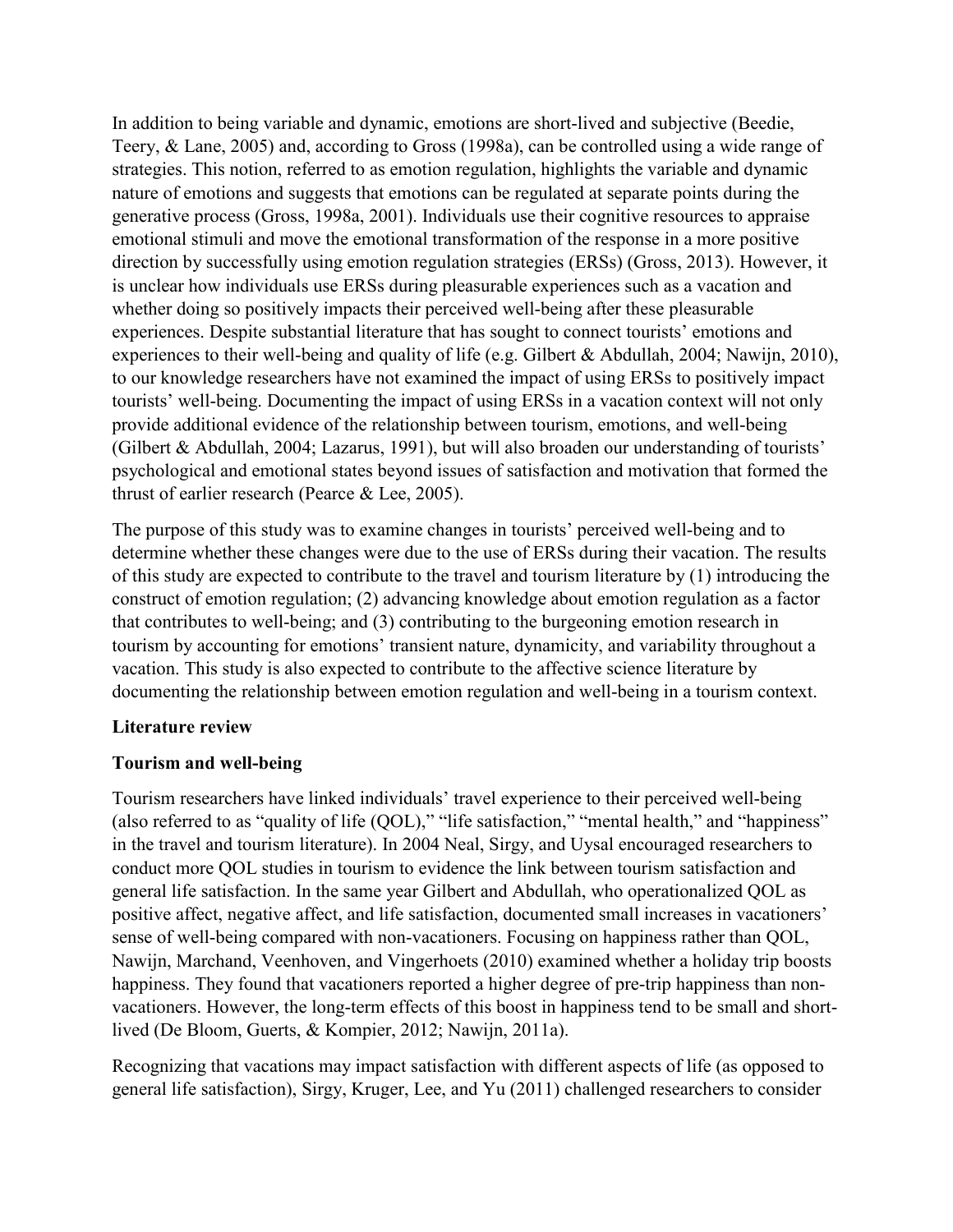life satisfaction as a hierarchical construct, that is, life satisfaction is influenced by satisfaction with life domains such as family, which are influenced by lower levels of life concerns such as social events related to a vacation. Sirgy et al. (2011) also identified specific sources of positive (e.g. being away from daily routine) and negative (e.g. feeling tired traveling from one place to another) affect that significantly influence tourists' well-being. Dolnicar, Yanamandram, and Cliff (2012) further demonstrated that vacations were weighed as core to their perceived QOL, compared with other life domains that were considered as enhancement aspects of QOL.

Although the majority of research in tourism and well-being has focused on understanding how tourism influences QOL (measured predominantly as satisfaction with life) and happiness, evidence from a number of studies (e.g. Compton, Smith, Cornish, & Qualls, 1996; King & Napa, 1998; McGregor & Little, 1998; Ryan & Deci, 2001) have indicated that well-being is best conceived as consisting of hedonic (i.e. subjective well-being) and eudaimonic (i.e. psychological well-being) dimensions. The hedonic dimension focuses on happiness, defined as the presence of positive affect, and the absence of negative affect (Deci & Ryan, 2008; Ryan & Deci, 2001), while the eudaimonic dimension considers well-being to consist of more than just happiness, and is concerned with meaningfulness (Ryan & Deci, 2001) and living well or in a fully and deeply satisfying way (Deci & Ryan, 2008). Despite these distinctions, evidence has shown a high level of statistical covariance between the experience of hedonia and eudaimonia, suggesting substantial overlap between the two dimensions of well-being (Bauer, McAdams, & Pals, 2008; Waterman, Schwartz, & Conti, 2008). Moreover, experiencing eudaimonia necessarily results in experiencing hedonic enjoyment, but not all hedonic enjoyment is derived from eudaimonia (Ryan & Deci, 2001; Waterman, 1993; Waterman et al., 2008). Recognizing that much of the recent research on emotions and well-being in a travel context has primarily focused on the hedonic or subjective dimensions of well-being only, this study incorporated both hedonic and eudaimonic dimensions in order to obtain a more holistic understanding of travelers' well-being.

Various researchers have promoted models to comprehensively measure the construct of wellbeing. The two primary models include PERMA and DRAMMA. Seligman (2011) introduced PERMA, which promotes measurement of positive emotion (P), engagement (E), positive relationships (R), meaning (M), and accomplishment (A). Saunders, Laing, and Weiler (2014) and Filo and Coghlan (2016) recently applied PERMA to the study of long-distance walkers and charity sport events, and both their results indicated that long-distance walking and participating in charity sport events facilitated the development of five domains in the PERMA model. DRAMMA, which was developed by Newman, Tay, and Diener (2014), addresses both hedonic and eudaimonic dimensions of well-being by measuring detachment–recovery (DR), autonomy (A), mastery (M), meaning (M), and affiliation (A). Laing and Frost (2017) applied both models in their study of female tourists' narratives about their travel experiences in Italy, and their findings were related to most domains from these models. Since the emotion is included as a domain in the well-being models, the following section reviews how the tourism literature has evidenced on emotions and well-being.

#### **Well-being and emotions in tourism research**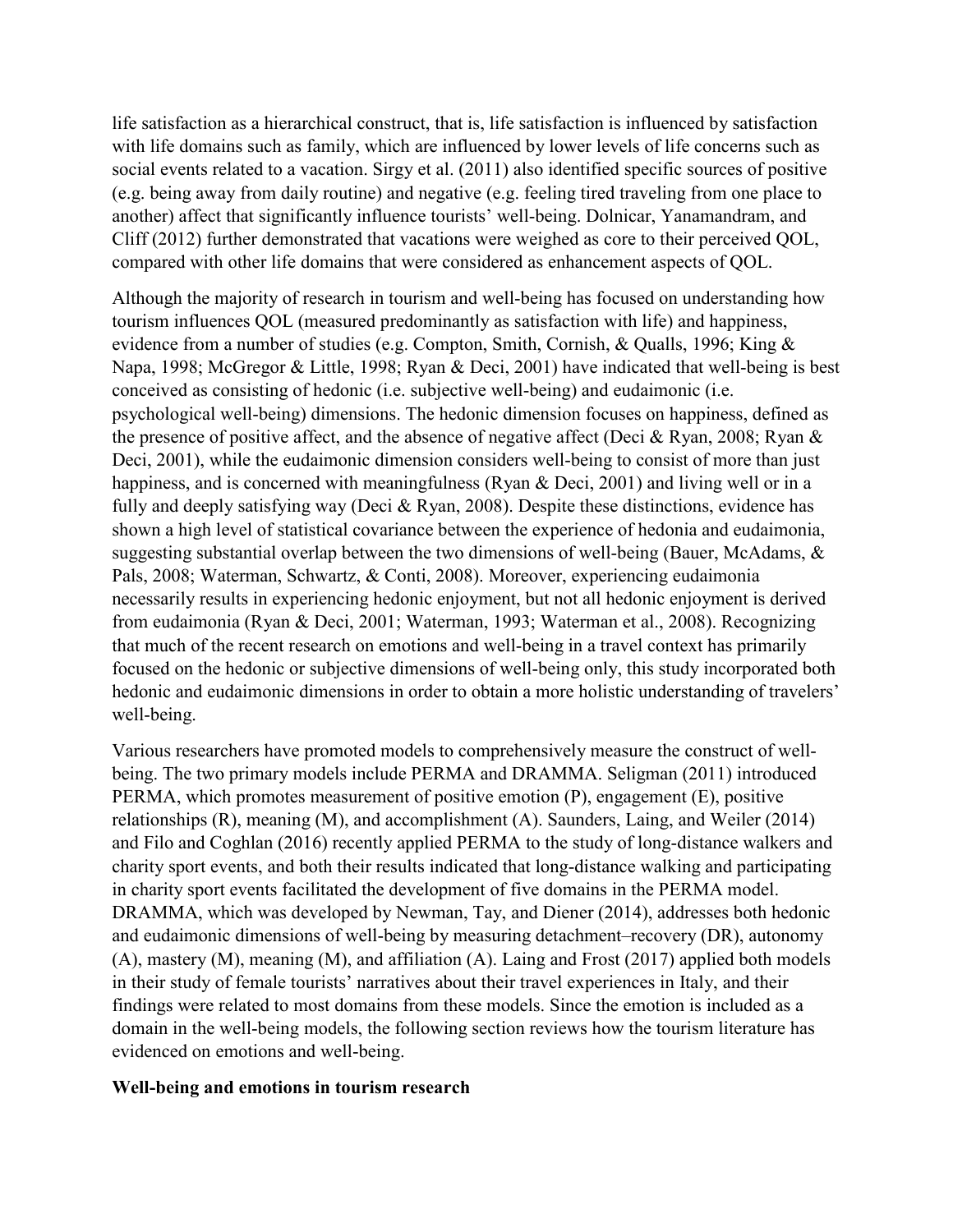In order to address the question of whether a link exists between well-being and emotions, Nawijn (2010) collected data on travelers' daily mood and general life satisfaction during a holiday. This research revealed a Holiday Happiness Curve that changes over the course of the holiday. However, because Nawijn (2010) failed to recruit the same group of participants and monitor their mood change to construct the Curve, there was a large variance in the Curve. Recognizing this flaw, Mitas, Yarnal, Adams, and Ram (2012) examined daily positive emotion development before, during, and after a leisure travel experience. They used a developmental within-participants design to determine if Nawijn's (2010) Holiday Happiness Curve provided a plausible account of positive emotion development associated with leisure travel at the individual level. Consistent with Nawijn's (2010) model, they found that positive emotions overall, and joy and interest in particular, increased before leisure travel, were elevated during travel, and declined post travel.

Additional studies have been conducted to examine the determinants of travelers' daily happiness on vacation. For example, (Nawijn, 2011b) used an Affect Balance Score to measure travelers' hedonic level of affect, and found that travelers were generally high on the hedonic level of affect. Holiday stress and attitude toward the travel party were found to be the most important determinants of daily affect balance, indicating that holiday trips or vacations are not always pleasant. Other researchers have come to the same conclusion. They have reported travelrelated health problems such as homesickness (Kop, Vingerhoets, Kruithof, & Gottdiener, 2003; Pearce, 1981; Van Heck & Vingerhoets, 2007; Vingerhoets, Sanders, & Kuper, 1997); worrying during trips (Larsen, Brun, & Ogaard, 2009); relational problems (Ryan, 1991); as well as culture shock (Pearce, 1981). Hence, it is plausible that experiencing a holiday with unpleasantness or stress may lead to lower feelings of happiness (Nawijn, 2011b; Nawijn et al., 2010). There is no research to our knowledge that has addressed how travelers cope with such holiday unpleasantness or stress, which might be a source of travelers' negative emotions.

Considering the short-lived nature of emotions (Beedie et al., 2005), researchers have used a variety of methods to measure emotions and well-being. Nawijn et al. (2013) used a diary method to track individuals' daily emotions during their vacation. Their results revealed the important relationship between fluctuations in emotions and length of vacation, indicating that vacationers on an 8- to 13-day trip experienced significant changes in the balance of their emotions over the course of their trip. Lin et al. (2014) further examined changes in specific positive and negative emotions during a vacation, and found that travelers were high in both positivity and arousal. In general, travelers reported feeling more positive at the beginning of their vacation rather than at the end of their vacation.

In general, studies on pleasure travel, emotions, and well-being report that people have an increased sense of well-being either before or after traveling compared with those who do not travel. There is also evidence of "peak" fluctuations of emotions during a trip (Lin et al., 2014; Mitas et al., 2012; Nawijn, 2010; Nawijn et al., 2013). However, most existing studies have been built on the underlying belief that emotions are static and, in some cases, that individuals can recall their emotions after their travel experience (Sirakaya, Petrick, & Choi, 2004). They have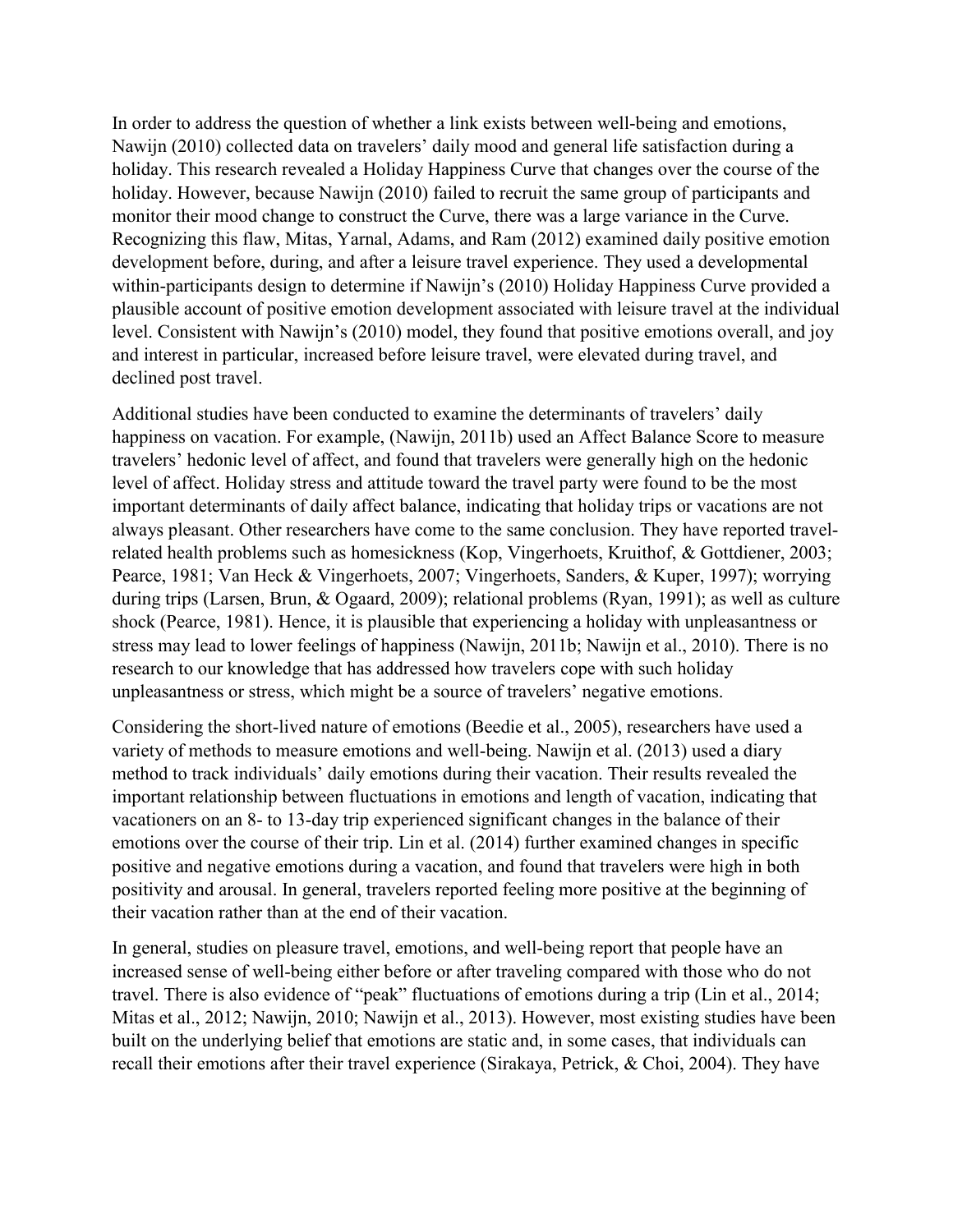failed to take emotions' dynamic performance into account. Hence, we examined traveler's emotions and well-being from a dynamic perspective by accounting for their ERSs.

### **Emotion Regulation Strategies**

In this study emotion regulation was conceptualized as a process that involves initiating, inhibiting, or modulating a person's state of mind or behavior in a given situation (Gross  $\&$ John, 2003). A core feature of emotion regulation is the activation of a goal to up- or downregulate either the magnitude or duration of the emotional response (Gross, Sheppes, & Urry, 2011). For example, people may try to increase positive emotions such as love, interest, and joy (Quoidbach, Berry, Hansenne, & Mikolajczak, 2010), while they also try to decrease negative emotions such as anger, sadness, and anxiety (Gross, Richards, & John, 2006). The upor down-regulation process activates the goal either in oneself (i.e. intrinsic emotion regulation) or in someone else (i.e. extrinsic emotion regulation). Intrinsic emotion regulation refers to situations when individuals regulate their own emotions, while extrinsic emotion regulation represents instances when individuals regulate another person's emotions (Cole, Martin, & Dennis, 2004; Gross, 1998b). Infrequently, both intrinsic and extrinsic emotion regulation cooccur, that is, when persons regulate others' emotions (i.e. extrinsic regulation) in order to calm themselves down (i.e. intrinsic regulation).

Whether driven by intrinsic or extrinsic goals, people do many different things to regulate their emotions (Parkinson & Totterdell, 1999). To understand their array of regulation activities, Gross (1998a, 2001) proposed the process model of emotion regulation, which treats each step in the emotion-generative process as a potential target for regulation. The model highlighted five points at which individuals can regulate their emotions. Each of these five points represents a family of ERSs: (1) situation selection, (2) situation modification, (3) attentional deployment, (4) cognitive change, and (5) response modulation. Because each family of ERSs has different consequences, Gross (2013) modified the model to further distinguish between antecedentfocused and response-focused strategies. The first four families of regulation strategies (i.e. situation selection, situation modification, attentional deployment, cognitive change) are antecedent-focused, and the fifth one (i.e. response modulation) is response-focused. The antecedent-focused strategies refer to things a person can do before the emotion response has become fully activated and changed behaviors, while the response-focused strategy focuses on things a person can do once an emotion response has already been generated and is underway (Gross, 2001).

Recent research has indicated that collecting souvenirs and/or photos might be another ERS. Collecting may extend tourists' travel experience by allowing individuals to remember the best moments and/or relive a positive experience (Quoidbach, Mikolajczak, & Gross, 2015). It may also provide tourists with a tangible biography by associating objects with experiences (Winget, 2011). Hence, Quoidbach et al. (2015) suggest that researchers consider collecting as an additional ERS that allows individuals to regulate their emotions through reminders of the self through time (e.g. a present focus of involvement, previous mementos and souvenirs, and pointers to future goals) or their valued relationships.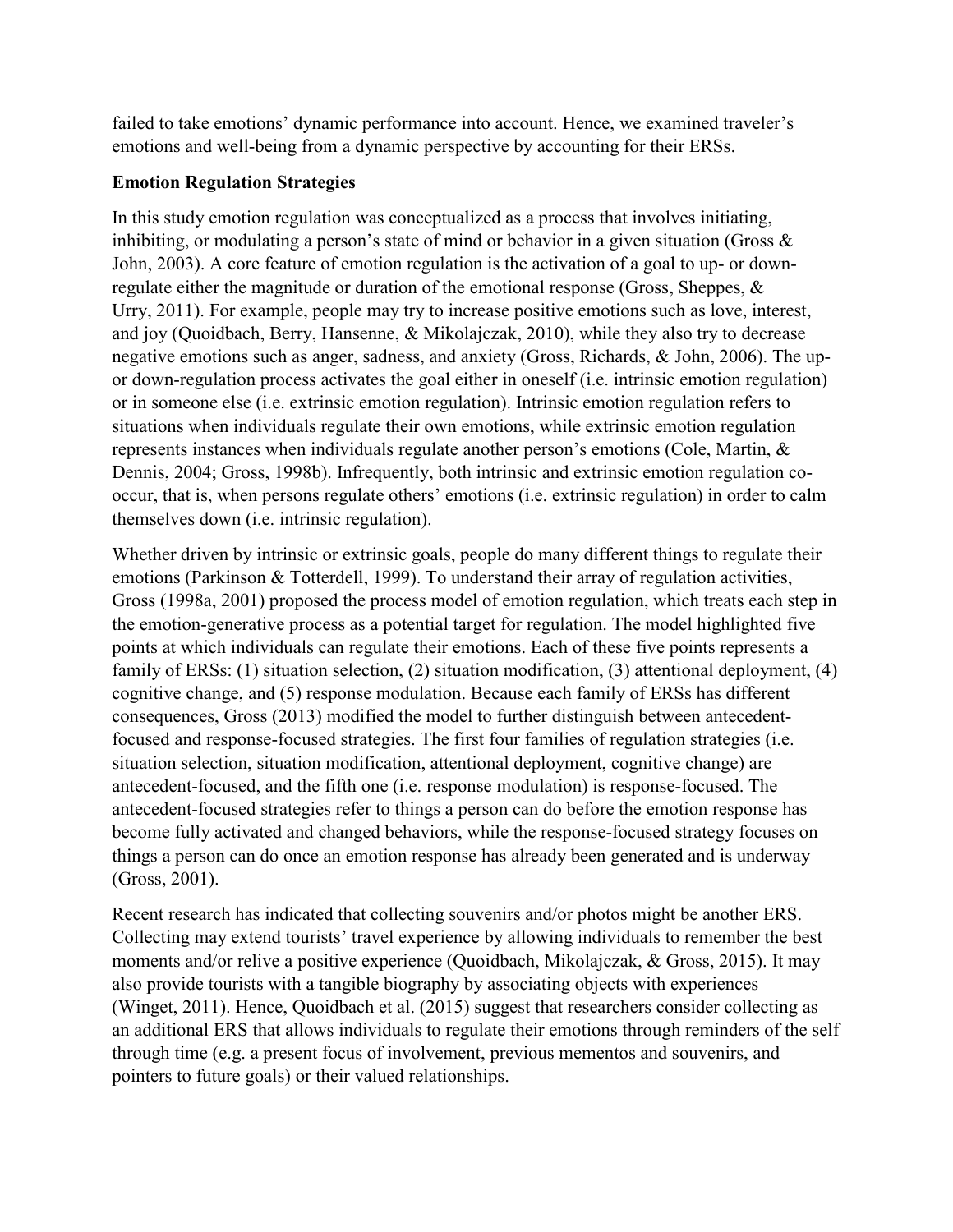The emotion regulation questionnaire (ERQ) is a common emotion regulation measurement used by psychologists (e.g. Balzarotti, John, & Gross, 2010; Gross & John, 2003) to measure ERSs. The ERQ consists of two scales corresponding to two families of ERSs, that is, cognitive reappraisal and expressive suppression. The item, "I control my emotions by changing the way I think about the situation," represents a cognitive reappraisal strategy and the item, "I control my emotions by not expressing them," denotes an expressive suppression strategy.

Mounting evidence suggests that emotional responses such as anger, anxiety, and depression can influence both mental and physical health (Suls & Bunde, 2005). Many mental disorders (e.g. anxiety, mood disorder) are thought to involve emotion dysregulation or misregulation, or emotion regulation failure that results in problematic emotional states (Gross & Munoz, 1995). Framing these mental disorders from an emotion regulation perspective provides potential mechanisms for underlying psychosocial interventions, such as cognitive-behavioral therapy (Goldin et al., 2012). With regard to emotional influences on physical health, specific attention has been paid to the positive relationship between negative emotions and cardiovascular disease (Suls & Bunde, 2005), leading to further studies on emotion regulation and cardiovascular outcomes (Appleton, Buka, Loucks, Gilman, & Kubzansky, 2013; Kubzansky, Park, Peterson, Vokonas, & Sparrow, 2011).

Gross and John (2003) suggested that the use of ERSs is related to a person's psychological wellbeing as well: reappraisal has been shown to be positively related to psychological well-being, whereas suppression has been negatively associated with well-being. Individuals who used reappraisal were found to have fewer symptoms of depression, higher levels of environmental mastery, personal growth, self-acceptance, and a clearer purpose in life, whereas individuals who used suppression were found to avoid and lack close social relationships and indicate less life satisfaction, and have lower self-esteem and a less optimistic attitude about the future (Gross  $\&$ John, 2003). DeSteno, Gross, and Kubzansky (2013) found direct effects of emotion on health, depending on physiological alterations that occur with affective states. They also documented indirect effects of emotion on health, which influence individuals' decisions and behaviors such as diet, exercise, coping strategies, and seeking social support.

Recognizing the continued need for evidence of the relationship between tourism, emotions, and a holistic measure of well-being as well as emotions' transient nature, dynamicity, and variability throughout a vacation, the overall purpose of this study was to examine changes in tourists' perceived well-being and to determine whether these changes were due to use of ERSs during their vacation. To address this overall purpose, the following research questions were answered:

- 1. Do tourists perceive their sense of well-being differently before and after vacation?
- 2. Does tourists' use of ERSs explain differences in perceived well-being before and after vacation?

### **Research methods**

### **Data collection**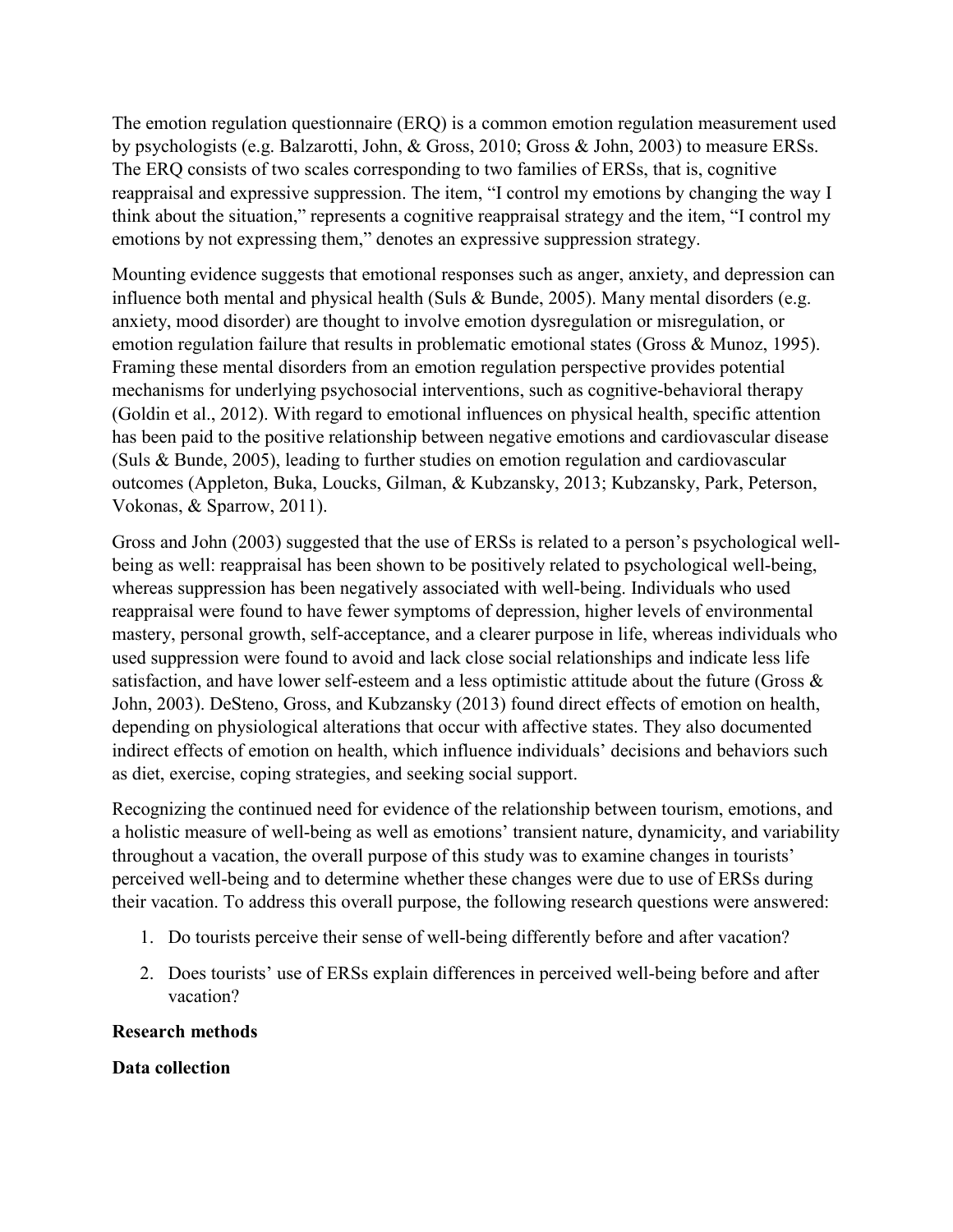Two phases of data collection took place during the summer of 2015. During the first phase an online survey was used to recruit participants from an online list-serv developed for a northeastern community in the United States (US). This community list-serv was selected because it represented a population that the researchers felt exhibited similar life course needs (Gibson & Yiannakis, 2002) and might have an interest in taking a summer vacation (New York Times, 2008). During the second phase individuals who met the study criteria and agreed to participate in the study completed a daily diary. The diary in this study was a small booklet. Each day individuals were "…asked to respond to four questions, which should take no more than 10 minutes to answer".

The sample of 5071 individuals was contacted via email with a formal invitation to participate in an online survey. Those who chose to participate clicked on a link that sent them to the study's home page, which described the study purpose, confidentiality, and privacy protocols. Those who agreed to participate in the study were sent to the first filter question – "Are you planning to take a vacation in the next four months (i.e. June, July, August, and September, 2015)?" If they answered "yes" or "maybe," they were asked to provide the travel dates of their next vacation and were then sent to the second filter question – "Are you willing to complete a diary during your vacation?" Participants who planned to take a vacation by September 2015 and who were willing to complete the diary were asked to continue with the survey. Participants who were not taking a vacation by September 2015 or who did not want to complete a diary exited the survey. This process resulted in a total of 592 (11.7%) responses; 551 (10.9%) individuals completed the online survey.

Of the 551 participants who indicated a willingness to complete the diary, a total of 174 (32.0%) followed through and set up a time and place to receive the daily diary package. The first two authors hand-delivered the diary package (i.e. a hard copy of the travel diary along with instructions and an addressed return envelope) to the 174 participants approximately one week prior to each study participant's vacation. A total of 152 (87.4%) travel diaries were completed and returned.

Daily diaries are an effective method for collecting structured, time dependent, on-site data (Coghlan & Pearce, 2010; Levine & Pizzaro, 2004). Lin et al. (2014) and Nawijn et al. (2013) have successfully used this method in the travel context. The diary used in this study included questions about: (1) positive (i.e. joy, excitement, pride, love, amusement, interest, surprise) and negative (i.e. anger, anxiety/fear, embarrassment/shame, guilt, disgust, sadness, loneliness) emotions; (2) ERSs (10 positive and 10 negative); (3) well-being; (4) whether they collected souvenirs or travel photos; and (5) post-travel satisfaction and intention and/or reason to return. Since collecting souvenirs/photos arguably plays an important role in individuals' emotion regulation process (Quoidbach et al., 2015), the questions about ERSs, well-being, and collection of souvenirs/photos were referenced for the purpose of this study. Individuals were asked to answer questions on well-being one day before and after their vacation, but questions on emotions and ERSs were asked every day of their vacation.

In order to address individuals' use of ERSs with their positive and negative emotions, study participants were first asked to rate their strongest experience of each emotion every day of their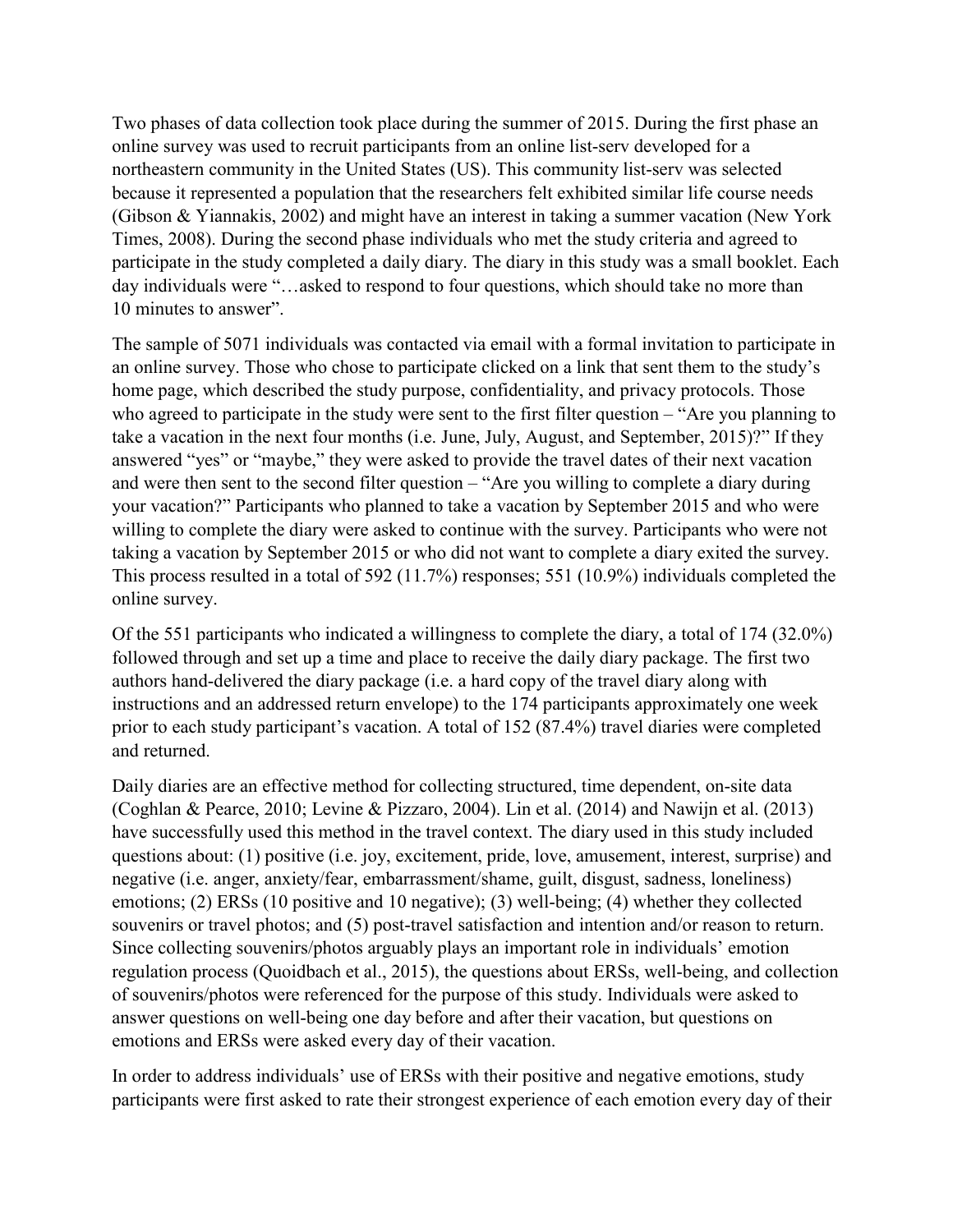vacation using a 7-point Likert scale ranging from 1 (never) to 7 (always), which was derived from the literature on emotion regulation (Heiy & Cheavens, 2014). Participants were then asked to document whether they used the 10 positive and 10 negative ERSs to regulate the emotions they experienced. They did this using a 7-point Likert-type scale anchored in 1 (strongly disagree) and 7 (strongly agree). The ERSs scale was derived from the work of Heiy and Cheavens (2014), which corresponds to the five families of ERSs in Gross' (1998a) model. The respondents' collection of souvenirs and/or photos was measured on a 3-point scale labeled as 1 (neither souvenirs nor travel photos), 2 (either souvenirs or travel photos), and 3 (both souvenirs and travel photos).

Given that evidence has suggested emotion regulation may change individuals' perception of their well-being (Gross & John, 2003), a combined measure of hedonic/subjective and eudaimonic/psychological well-being developed from two scales was included in the diary. First, the 5-item Satisfaction With Life Scale (SWLS) (Diener, Emmons, Larsen, & Griffin, 1985) was used. The SWLS has been widely adopted by travel and tourism researchers (e.g. Chen, Lehto, & Cai, 2013; Gilbert & Abdullah, 2004; McCabe & Johnson, 2013) to measure hedonic/subjective well-being. Second, because using ERSs such as reappraisal, repression, and disclosure is highly pertinent to eudaimonic well-being (DeNeve & Cooper, 1998; Gross & John, 2003; King & Pennebaker, 1998), a eudaimonic/psychological well-being scale developed by Ryff and Keyes (1995) was incorporated. This measure of eudaimonic/psychological well-being includes six statements representing autonomy, environmental mastery, personal growth, positive relations with others, purpose in life, and self-acceptance. Gross and John (2003) have successfully utilized the scale to measure the relationship between habitual use of ERSs and their impact on well-being. Both of the measures used a 7-point Likert scale, ranging from "strongly disagree" (1) to "strongly agree"  $(7)$ .

#### **Statistical analysis**

Prior to answering either of the research questions, principal components analysis and the varimax rotation method were used to reduce the 10 positive ERSs and the 10 negative ERSs into a set of simplified factors. Only factors with an eigenvalue equal to or greater than 1.0 were considered significant and chosen for interpretation. A variable with factor loadings equal to or greater than .40 was considered significant and included in the analysis (Hair, Black, Babin, Anderson, & Tatham, 2006; Stevens, 1992). Cronbach's alpha was employed to test the internal consistency of the resulting factors.

In order to answer the first research question (i.e. whether tourists' perception of their well-being differed before and after their vacation), paired samples *t*-tests were employed. The critical level of .05 was used to measure significance levels for the paired samples *t*-tests. Effect sizes were also reported. The second research question was answered through a series of standard multiple linear regressions. Multi-collinearity among independent variables was examined to make sure that variance inflation factor (VIF) statistics were above the conservative minimum scores (VIF > .10) and tolerance statistics were below conservative maximum scores (< 10.0) (Mertler & Vannatta, 2005). The critical level of .05 was used to measure significance levels for the regression models.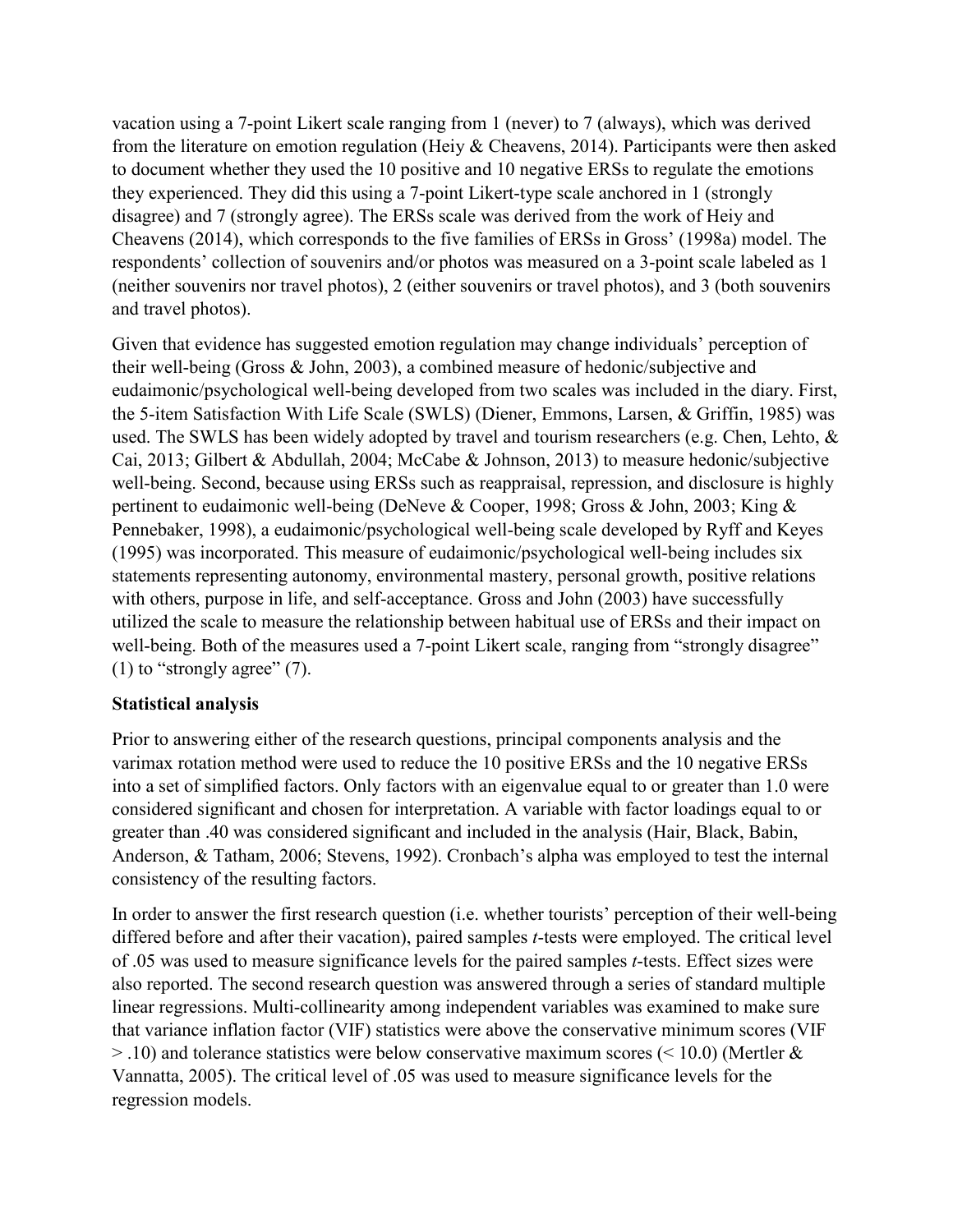### **Results**

### **Respondents' sociodemographic and travel behavioral characteristics**

The mean age of respondents was approximately 45 years (Table 1). The majority of respondents was female (78.8%) and working full-time (93.4%), had completed a degree in higher education (86.2%), and were married or living with their partner (84.9%). In terms of their vacations, most respondents indicated that they had organized their vacation by themselves (88.7%) and traveled with their family members (80.7%). The length of their vacation ranged from five days (24.3%) to 11 days or more (14.5%).

|                                            | $\boldsymbol{N}$ | $\frac{0}{0}$ |
|--------------------------------------------|------------------|---------------|
| Gender ( $n = 151$ )                       |                  |               |
| Male                                       | 32               | 21.2          |
| Female                                     | 119              | 78.8          |
| Age ( $n = 149$ )                          |                  |               |
| 18-39 years old                            | 49               | 32.9          |
| 40–49 years old                            | 48               | 32.2          |
| 50 years or older                          | 43               | 28.3          |
| Mean (in years)                            |                  | (44.9)        |
| Standard deviation                         |                  | (11.2)        |
| Education level ( $n = 152$ ) <sup>a</sup> |                  |               |
| Some college or less                       | 21               | 13.8          |
| Bachelor's college                         | 36               | 23.7          |
| Master's degree <sup>b</sup>               | 43               | 28.3          |
| PhD or doctorate degree                    | 52               | 34.2          |
| Occupation ( $n = 152$ )                   |                  |               |
| Full-time employees                        | 23               | 15.1          |
| Part-time employees                        | 129              | 84.9          |
| Other <sup>c</sup>                         | $\overline{7}$   | 4.6           |
| Marital status ( $n = 152$ ) <sup>d</sup>  |                  |               |
| Single or living alone                     | 23               | 15.1          |
| Married or living with partner             | 129              | 84.9          |
| Travel organizer ( $n = 151$ )             |                  |               |
| Myself                                     | 134              | 88.7          |
| Travel agent                               | 6                | 4.0           |
| Family, friends, or others                 | 11               | 7.3           |
| Composition of travel group $(n = 150)$    |                  |               |
| Alone                                      | $\overline{4}$   | 2.7           |
| Family members                             | 121              | 80.7          |
| Friends or others                          | 25               | 16.7          |
| Length of stay $(n = 152)$                 |                  |               |
| 5 days <sup>e</sup>                        | 37               | 24            |
| $6-7$ days                                 | 43               | 28.3          |

**Table 1.** Sociodemographic and travel behavioral characteristics of study respondents.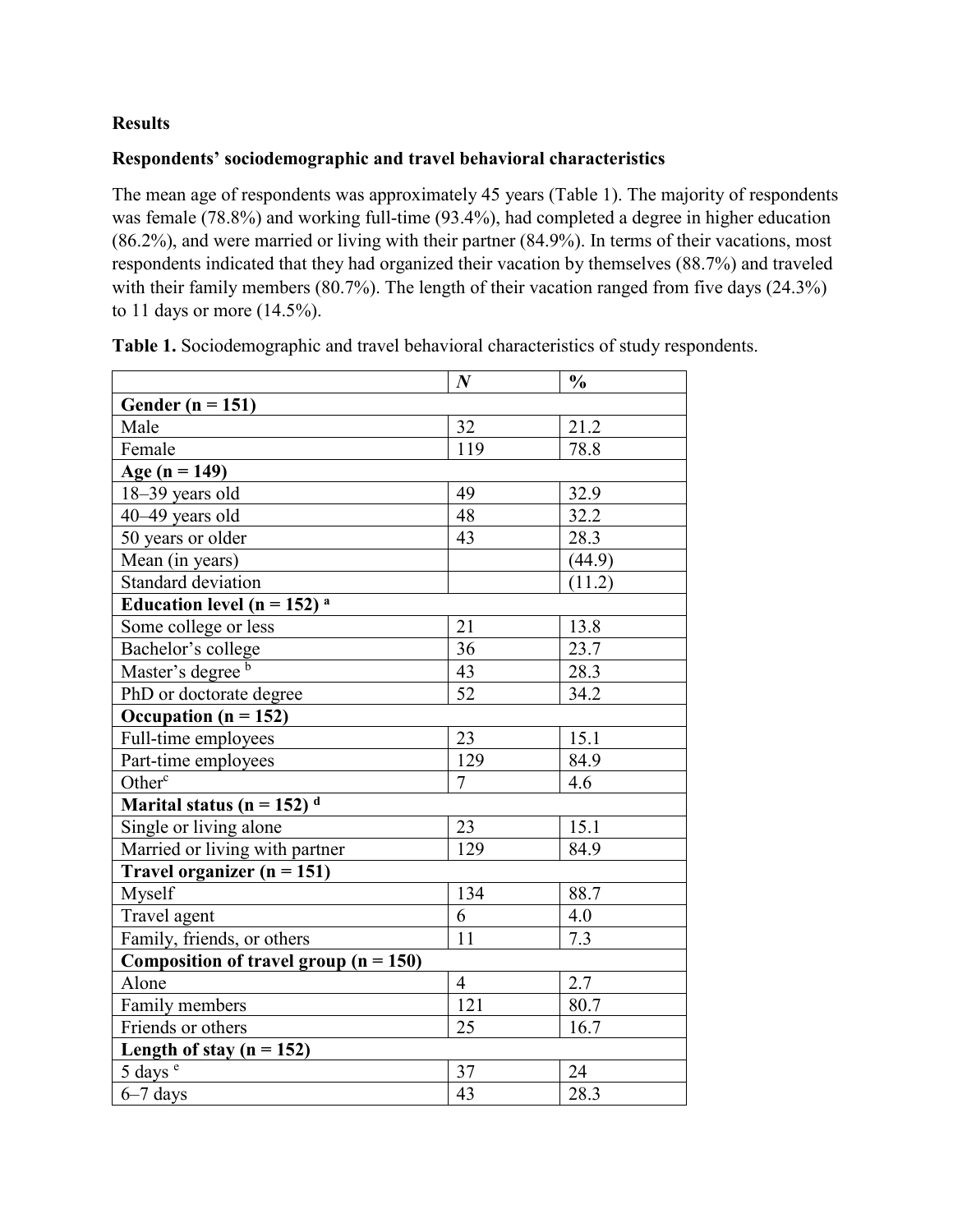| $\Omega$<br>davs<br>ν<br>л. | $\epsilon$<br>υv | $\sim$ $\sim$<br>ر دے ر |
|-----------------------------|------------------|-------------------------|
| days or more                | $\sim$<br>∸∸     | $\sqrt{1}$<br>᠇.        |

<sup>a</sup> Measured on a 7-point scale ranging from 1 (high school graduate) to 7 (PhD or doctorate degree). <sup>b</sup> Master's degree includes Master's and professional degree. <sup>c "</sup> Other" include retirees, independent workers, etc. <sup>d</sup> Marital status includes single, divorced, widowed, separated, married, and living with partner. <sup>e</sup> This study recruited participants who took a vacation lasting 5 days or more.

### **Respondents' perceived well-being before and after vacation**

Cronbach's tests showed high internal reliability between the hedonic/subjective before vacation  $(\alpha_{\text{before}} = 0.833)$  and after vacation ( $\alpha_{\text{after}} = 0.879$ ), as well as eudaimonic/psychological after vacation (αafter *=* 0.775) dimensions of well-being (Table 2). Respondents were likely to agree with the following hedonic/subjective well-being statements: "I am satisfied with my life"  $(M_{before} = 5.8; M_{after} = 5.9)$  and "So far I have gotten the important things I want in life"  $(M_{before} = 5.8; M_{after} = 5.9)$ . They had a neutral response to the hedonic/subjective well-being statement, "If I could live my life over, I would change almost nothing" ( $M = 4.6$ ). In terms of the eudaimonic/psychological well-being statements, respondents strongly agreed that they perceived personal growth ( $M = 6.5$ ) after vacation. They also agreed that they have positive relations with others ( $M_{before} = 5.8$ ;  $M_{after} = 6.1$ ), autonomy ( $M_{before} = 5.9$ ;  $M_{after} = 6.0$ ), selfacceptance ( $M_{before} = 5.8$ ;  $M_{after} = 6.0$ ), environmental mastery ( $M_{before} = 5.5$ ;  $M_{after} = 5.8$ ), and purpose in life ( $M_{before} = 5.6$ ;  $M_{after} = 5.7$ ).

|                                                        | <b>Before</b><br>vacation |           | After<br>vacation |           |
|--------------------------------------------------------|---------------------------|-----------|-------------------|-----------|
| Well-being items <sup>a</sup>                          | $M^a$                     | <b>SD</b> | $M^a$             | <b>SD</b> |
| Hedonic/Subjective well-being <sup>b</sup>             |                           |           |                   |           |
| 1. In most ways my life is close to my ideal.          | 5.4                       | 1.2       | 5.6               | 1.2       |
| 2. I'm satisfied with my life.                         | 5.8                       | 0.8       | 5.9               | 1.0       |
| 3. So far I have gotten the important things I want in | 5.8                       | 1.1       | 5.9               | 1.0       |
| life.                                                  |                           |           |                   |           |
| 4. If I could live my life over, I would change almost | 4.6                       | 1.6       | 4.6               | 1.7       |
| nothing.                                               |                           |           |                   |           |
| 5. The conditions of my life are excellent.            | 5.4                       | 1.1       | 5.7               | 1.2       |
| Eudaimonic/Psychological well-being <sup>c</sup>       |                           |           |                   |           |
| 6. Autonomy: I have confidence in my opinions,         | 5.9                       | 0.8       | 6.0               | 1.0       |
| even if they are contrary to the general consensus.    |                           |           |                   |           |
| 7. Environmental mastery: In general, I feel I am in   | 5.5                       | 1.1       | 5.8               | 1.1       |
| charge of the situation in which I live.               |                           |           |                   |           |
| 8. Personal growth: I think it is important to have    | 6.4                       | 0.8       | 6.5               | 0.8       |
| new experiences that challenge how you think about     |                           |           |                   |           |
| yourself and the world.                                |                           |           |                   |           |
| 9. Self-acceptance: I like most aspects of my          | 5.8                       | 0.8       | 6.5               | 0.8       |
| personality.                                           |                           |           |                   |           |

**Table 2.** Respondents' perceived well-being before and after vacation.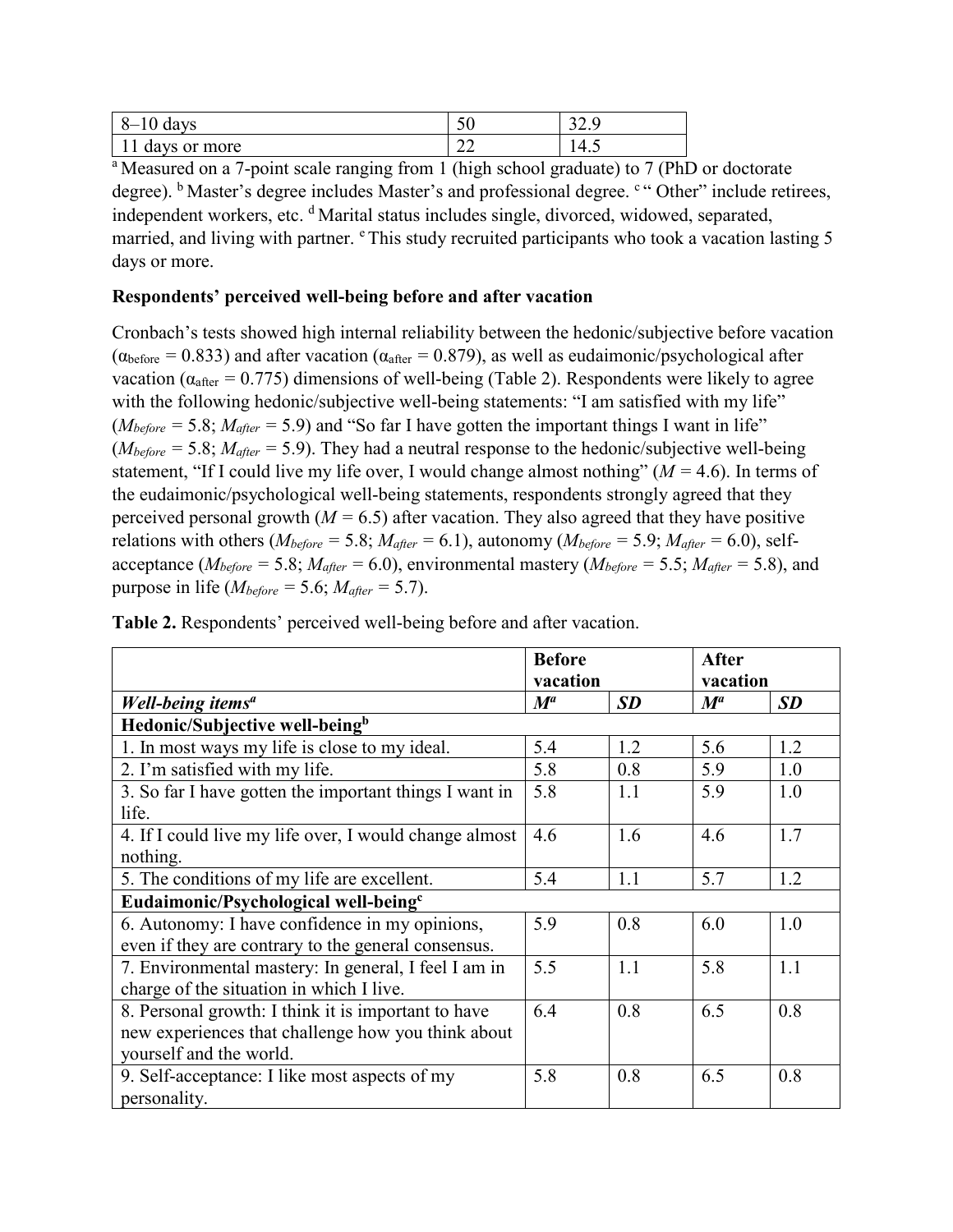| 10. Positive relations with others: People would    | 5.8 | 0.8 | 6.0 | 0.9 |
|-----------------------------------------------------|-----|-----|-----|-----|
| describe me as a giving person, willing to share my |     |     |     |     |
| time with others.                                   |     |     |     |     |
| 11. Purpose in life: Some people wander aimlessly   | 5.6 | 1.0 | 5.7 |     |
| through life, but I am not one of them.             |     |     |     |     |

<sup>a</sup> Measured on a 7-point scale ranging from 1 (strongly disagree) to 4 (neutral) to 7 (strongly agree). <sup>b</sup> The hedonic/subjective well-being before vacation:  $\alpha$  = 0.833 while after vacation  $\alpha$  = 0.879. <sup>c</sup> The eudaimonic/psychological well-being before vacation:  $\alpha$  = 0.574 while after vacation  $\alpha = 0.775$ .

## **Comparing respondents' perceived well-being before and after their vacation**

In order to answer the first research question – "Do tourists perceive their sense of well-being differently before and after vacation?" – paired samples *t*-tests were conducted (Table 3). The results showed that respondents had significantly higher perceptions of hedonic/subjective wellbeing after their vacation than before their vacation, specifically with respect to the statements: "In most ways my life is close to my ideal"  $(t = -3.005; p = .003)$  and "The conditions of my life" are excellent"  $(t = -2.972; p = .003)$ . No significant findings were found with the three remaining hedonic/subjective well-being statements.

|                                       | <b>Statistical Values</b> |           |       |                          |               |  |  |
|---------------------------------------|---------------------------|-----------|-------|--------------------------|---------------|--|--|
| Well-being items <sup>a</sup>         | $\boldsymbol{M}$          | <b>SD</b> | t     | $p$ -value $\frac{b}{p}$ | <b>Effect</b> |  |  |
|                                       |                           |           |       |                          | <b>Size</b>   |  |  |
| Hedonic/subjective well-being         |                           |           |       |                          |               |  |  |
| 1. In most ways my life is close to   | .217                      | .891      | 3.005 | .003                     | .244          |  |  |
| my ideal.                             |                           |           |       |                          |               |  |  |
| 2. I'm satisfied with my life         | .066                      | .761      | 1.066 | .288                     | .087          |  |  |
| 3. So far I have gotten the important | .138                      | .884      | 1.926 | .056                     | .156          |  |  |
| things I want in life                 |                           |           |       |                          |               |  |  |
| 4. If I could live my life over, I    | .033                      | 1.209     | .335  | .738                     | .027          |  |  |
| would change almost nothing.          |                           |           |       |                          |               |  |  |
| 5. The conditions of my life are      | .243                      | 1.010     | 2.972 | .003                     | .241          |  |  |
| excellent.                            |                           |           |       |                          |               |  |  |
| Eudaimonic/psychological well-being   |                           |           |       |                          |               |  |  |
| 1. Autonomy: I have confidence in     | .118                      | .829      | 1.706 | .080                     | .142          |  |  |
| my opinions, even if they are         |                           |           |       |                          |               |  |  |
| contrary to the general consensus.    |                           |           |       |                          |               |  |  |
| 2. Environmental mastery: In          | .191                      | .926      | 2.540 | .012                     | .206          |  |  |
| general, I feel I am in charge of the |                           |           |       |                          |               |  |  |
| situation in which I live.            |                           |           |       |                          |               |  |  |
| 3. Personal growth: I think it is     | .118                      | .797      | 1.832 | .069                     | .148          |  |  |
| important to have new experiences     |                           |           |       |                          |               |  |  |
| that challenge how you think about    |                           |           |       |                          |               |  |  |
| yourself and the world.               |                           |           |       |                          |               |  |  |

**Table 3.** Paired samples *t*-tests for respondents' perceived well-being before and after vacation.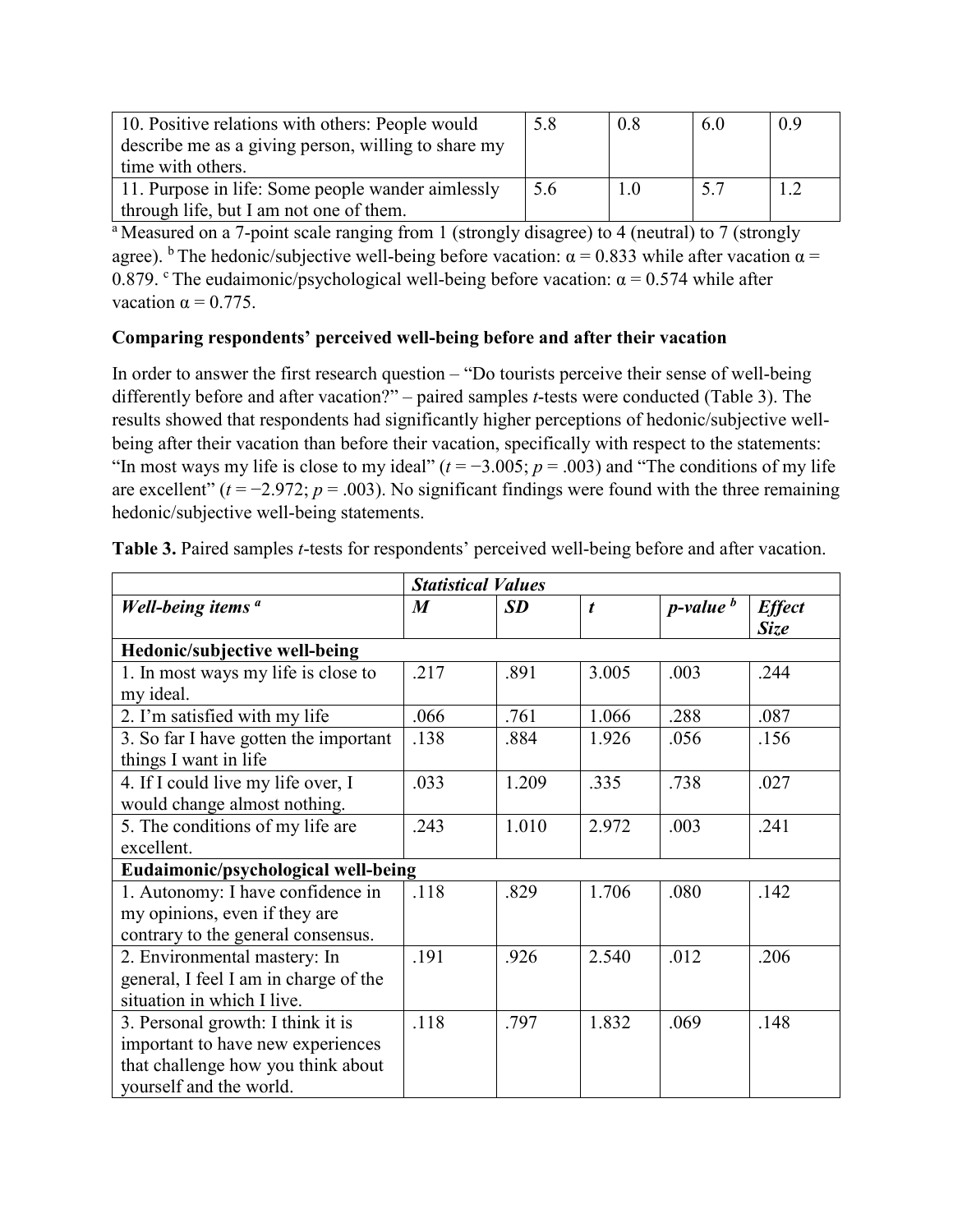| 4. Self-acceptance: I like most      | .138 | .755 | 2.256 | .026 | .183 |
|--------------------------------------|------|------|-------|------|------|
| aspects of my personality.           |      |      |       |      |      |
| 5. Positive relations with others:   | .191 | .820 | 2.869 | .005 | .233 |
| People would describe me as a        |      |      |       |      |      |
| giving person, willing to share my   |      |      |       |      |      |
| time with                            |      |      |       |      |      |
| others.                              |      |      |       |      |      |
| 6. Purpose in life: Some people      | .020 | .924 | .263  | .793 | .022 |
| wander aimlessly through life, but I |      |      |       |      |      |
| am not one of them.                  |      |      |       |      |      |

<sup>a</sup> Measured on a 7-point scale ranging from 1 (strongly disagree) to 4 (neutral) to 7 (strongly agree). <sup>b</sup> Used the significance level at  $\alpha$  = .05.

With respect to their perceived eudaimonic/psychological well-being after vacation, respondents had significantly higher perceptions of environmental mastery ( $t = -2.540$ ;  $p = .012$ ), selfacceptance ( $t = -2.256$ ;  $p = .026$ ), and positive relations with others ( $t = -2.869$ ;  $p = .005$ ). No other significant findings were revealed with the remaining eudaimonic/psychological well-being statements.

## **The role of tourists' use of ERSs on their well-being**

In order to answer the second research question – "Does tourists' use of ERSs explain differences in their perceived well-being before and after vacation?" – an exploratory factor analysis was first performed to obtain a set of simplified factors. As shown in Table 4, two factors explaining 58.30% of the variance emerged. Bartlett's test of sphericity (with a value of 597.84, *p* < .001) and a Kaiser–Meyer–Olkin statistic of .86 indicated that the data were suitable for factor analysis. Principal component analysis with a varimax rotation procedure was used to identify orthogonal factor dimensions. Variables with loadings equal to or greater than .40 were included in a given factor to decrease the probability of misclassification. The communalities of the 10 variables ranged from .49 to .72, suggesting that the variances of each original variable (from 49% to 72%) were reasonably explained by the two-factor solution. Most factor loadings were greater than .60, indicating good correlations between the items and the factor groupings to which they belonged (Comrey & Lee, 1992). Cronbach's alpha tests were used to determine the internal consistency of the resulting factors. The results showed high internal reliability for the first factor ( $\alpha = .87$ ), but relatively low internal reliability with the inclusion of the regulation strategy – substance use – in the second factor. Given its low alpha coefficient and conceptual considerations, substance use was excluded from the second factor, which resulted in acceptable, but moderate internal reliability ( $\alpha$  = .64). Thus, two factors were uncovered using nine of the 10 positive ERSs. They were labeled Cognitive Reappraisal and Emotional Sharing. Cognitive Reappraisal explained 44.32% of the variance in the model and encompassed six regulations strategies, including replaying, broadening, savoring, capitalizing, stimulus control, and othercredit. Emotional Sharing explained 13.98% of the variance in the model and was composed of the following regulations strategies: social sharing, behavioral activation, and emotional expression.

**Table 4.** Factor analysis of tourists' use of regulation strategies with positive emotions.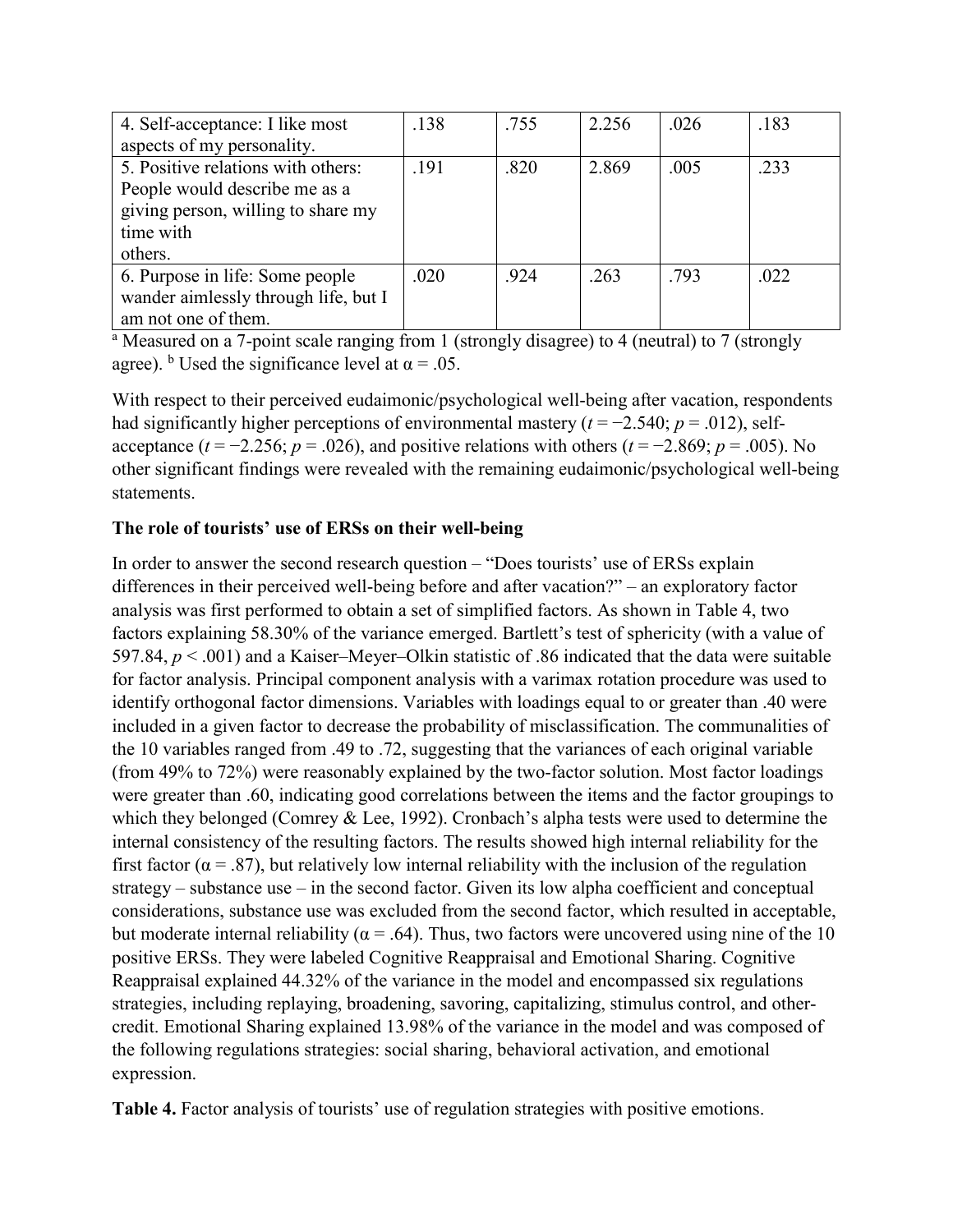| <b>Items representing</b><br>regulation strategies with<br><i>positive emotions</i>                | <b>Factor</b><br><b>Loading</b> | Commu<br>nalities | Eigen<br>value | <b>Variance</b><br><b>Explained</b> | Cronbach's<br><b>Alpha</b> |
|----------------------------------------------------------------------------------------------------|---------------------------------|-------------------|----------------|-------------------------------------|----------------------------|
| <b>Factor 1: Cognitive</b>                                                                         |                                 |                   | 4.432          | 44.324                              | .870                       |
| reappraisal                                                                                        |                                 |                   |                |                                     |                            |
| 1. Replaying: I replayed<br>all the details of the event<br>in mind                                | .846                            | .718              |                |                                     |                            |
| 2. Broadening: I thought<br>about all the good things<br>that were happening in<br>my life as well | .838                            | .710              |                |                                     |                            |
| 3. Savoring: I tried to<br>revel in the moment and<br>concentrate on how good I<br>felt            | .769                            | .687              |                |                                     |                            |
| 4. Capitalizing: I made a<br>plan to make the good<br>situation happen again                       | .756                            | .635              |                |                                     |                            |
| 5. Stimulus control: I<br>avoided all negative<br>thoughts and emotions                            | .756                            | .612              |                |                                     |                            |
| 6. Other-credit: I thought<br>how someone else was<br>responsible for this good<br>situation       | .708                            | .524              |                |                                     |                            |
| <b>Factor 2: Emotional</b><br>sharing                                                              |                                 |                   | 1.398          | 13.975                              | .642                       |
| 1. Social sharing: I talked<br>to my friends and family                                            | .744                            | .571              |                |                                     |                            |
| 2. Behavioral activation: I<br>sought out activities and<br>socializing                            | .717                            | .604              |                |                                     |                            |
| 3. Emotional expression: I<br>expressed my positive<br>emotions by showing<br>them                 | .525                            | .494              |                |                                     |                            |

Note: Bartlett's test of sphericity = 597.840,  $p < .001$ ; Kaiser-Meyer-Olkin measure of sampling adequacy = .864; total variance explained at  $58.30\%$ 

A second exploratory factor analysis was conducted with tourists' use of the 10 ERSs with negative emotions. Two factors explaining 69.98% of the variance emerged from the factor analysis (Table 5). Bartlett's test of sphericity (with a value of 1042.438, *p* < .001) and a Kaiser– Meyer–Olkin statistic of .89 indicated that the data were suitable for factor analysis. Principal component analysis with a varimax rotation procedure was again used to identify orthogonal factors. Factors with eigenvalues of 1.0 or greater were retained, as were factor items with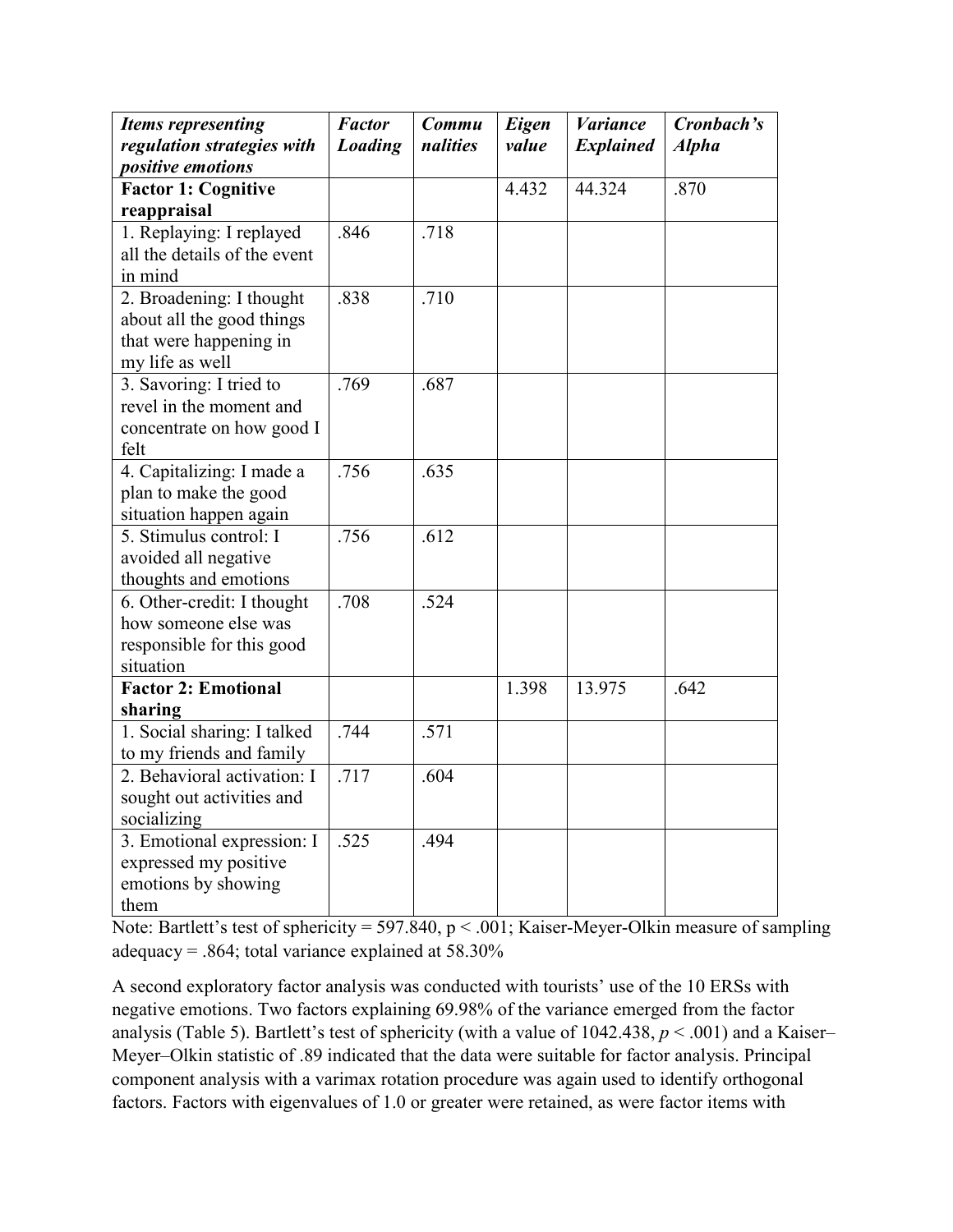loadings greater than .40. The communalities of the 10 variables ranged from .60 to .83, suggesting that the variances of each original variable (from 60% to 83%) were reasonably explained by the two-factor solution. In this analysis all of the items had loadings greater than .70, indicating very good correlations between the items and the factors to which they belonged (Comrey & Lee, 1992). The Cronbach's alpha statistic was referenced to determine the internal consistency of the factors. The coefficients ranged from .76 (Factor 2) to .92 (Factor 1), indicating that they were internally consistent. All of the final communalities were higher than .60, indicating strong correlations between the indicators and the associated factors. The two resulting factors that represented regulation strategies with negative emotions were labeled Positive Reappraisal and Response Modulation. Positive Reappraisal explained 59.61% of the variance in the model and included seven regulation strategies, including problem-solving, positive refocusing, social support, acceptance, behavioral activation, benefit finding, and perspective. Response Modulation explained 10.38% of the variance in the model and included three of the regulation strategies used with negative emotions: rumination, substance use, and expression suppression.

| <b>Items representing</b>   | <b>Factor</b>  | Commu    | Eigen | <b>Variance</b>  | Cronbach's   |
|-----------------------------|----------------|----------|-------|------------------|--------------|
| regulation strategies with  | <b>Loading</b> | nalities | value | <b>Explained</b> | <b>Alpha</b> |
| positive emotions           |                |          |       |                  |              |
| <b>Factor 1: Positive</b>   |                |          | 5.961 | 59.606           | .923         |
| reappraisal                 |                |          |       |                  |              |
| 1. Problem-solving: I       | .846           | .825     |       |                  |              |
| made a plan to make the     |                |          |       |                  |              |
| situation better            |                |          |       |                  |              |
| 2. Positive refocusing: I   | .804           | .771     |       |                  |              |
| thought of something        |                |          |       |                  |              |
| pleasant instead of what    |                |          |       |                  |              |
| had happened                |                |          |       |                  |              |
| 3. Social support: I found  | .784           | .625     |       |                  |              |
| a friend or family member   |                |          |       |                  |              |
| to talk to                  |                |          |       |                  |              |
| 4. Acceptance: I accepted   | .782           | .643     |       |                  |              |
| the situation and/or my     |                |          |       |                  |              |
| emotions                    |                |          |       |                  |              |
| 5. Behavioral activation: I | .753           | .668     |       |                  |              |
| found an activity to keep   |                |          |       |                  |              |
| myself busy and distracted  |                |          |       |                  |              |
| 6. Benefit finding: I       | .736           | .722     |       |                  |              |
| thought about how I could   |                |          |       |                  |              |
| become stronger or learn    |                |          |       |                  |              |
| from this situation         |                |          |       |                  |              |
| 7. Perspective: I reminded  | .712           | .664     |       |                  |              |
| myself that things could    |                |          |       |                  |              |
| be worse                    |                |          |       |                  |              |

| Table 5. Factor analysis of tourists' use of regulation strategies with negative emotions. |  |  |  |  |  |  |  |  |
|--------------------------------------------------------------------------------------------|--|--|--|--|--|--|--|--|
|--------------------------------------------------------------------------------------------|--|--|--|--|--|--|--|--|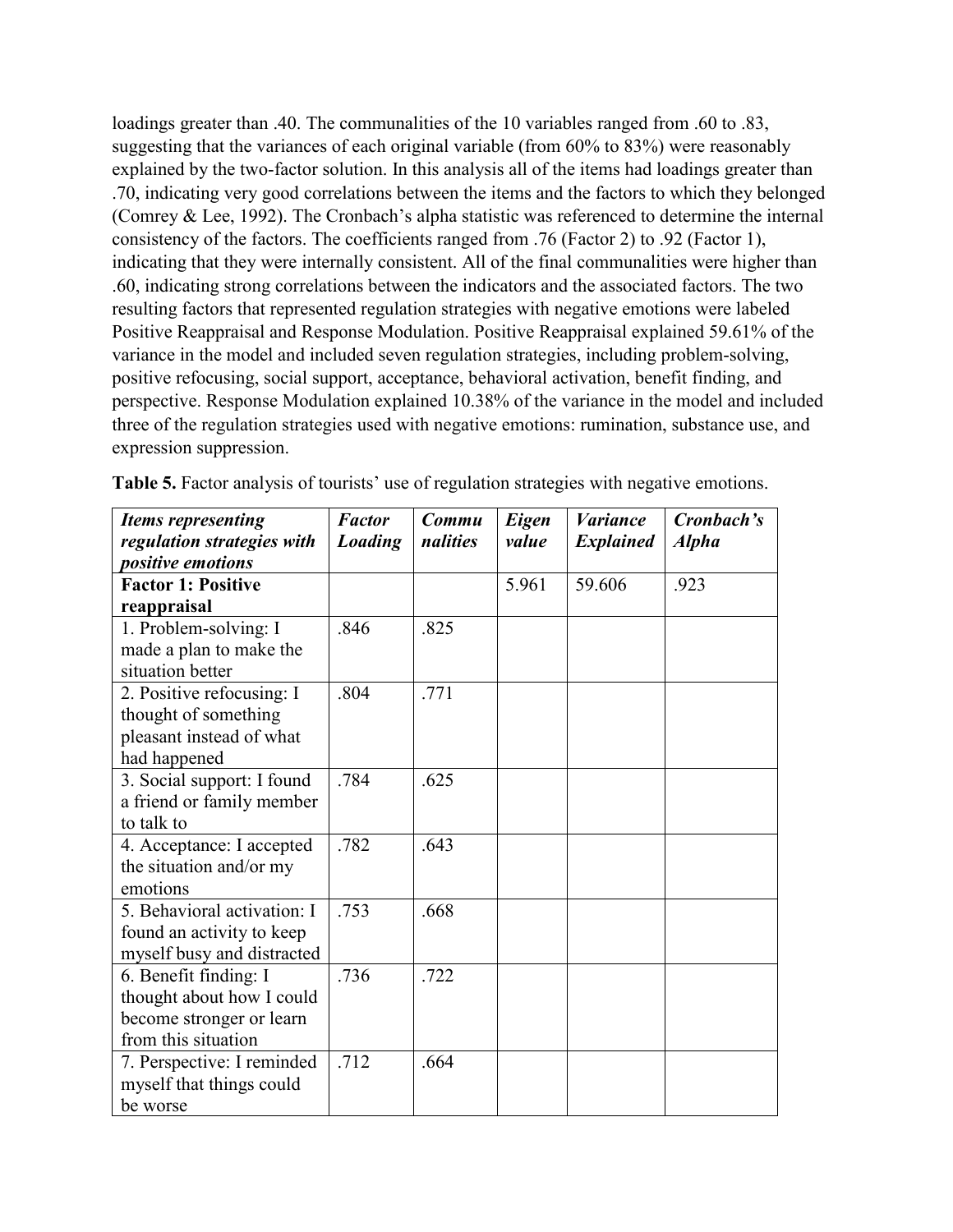| <b>Factor 2: Response</b>  |      |      | 1.038 | 10.378 | .763 |
|----------------------------|------|------|-------|--------|------|
| modulation                 |      |      |       |        |      |
| 1. Rumination: I thought   | .846 | .778 |       |        |      |
| over and over again about  |      |      |       |        |      |
| the situation              |      |      |       |        |      |
| 2. Substance use: I        | .757 | .598 |       |        |      |
| smoked a cigarette or      |      |      |       |        |      |
| drank a drink or got high  |      |      |       |        |      |
| or exercised               |      |      |       |        |      |
| 3. Expression suppression: | .718 | .705 |       |        |      |
| I controlled my negative   |      |      |       |        |      |
| emotions by not showing    |      |      |       |        |      |
| them                       |      |      |       |        |      |

Note: Bartlett's test of sphericity =  $1042.438$ , p < .001; Kaiser-Meyer-Olkin measure of sampling adequacy = .892; total variance explained at  $69.98\%$ .

A series of standard multiple linear regressions was then conducted to explore the relationship between tourists' use of ERSs and their perceived well-being. Because no significant difference was revealed between tourists' use of ERSs and the indices of two dimensions of well-being, the differences between respondents' well-being before and after vacation on the 11 well-being items were used as the dependent variables. This approach is appropriate, according to Edwards (1979), who indicated that individual variables should be examined when no significant difference is found in the dimensional variables. The factors generated from the regulation strategies used with positive and negative emotions and the indicator of souvenir/photo collection were treated as independent variables in the two regression models. Using the factors as independent variables helped to avoid multi-collinearity in the models. Including the indicator of souvenirs/photos collection was deemed appropriate given its important role in individuals' emotion regulation and well-being (Quoidbach et al., 2015).

Results showed that the four ERS factors and the indicator of souvenir/photo collection were generally good predictors of the differences between respondents' well-being before and after vacation (Table 6). Results showed that respondents who tended to use Cognitive Reappraisal to regulate their positive emotions were more likely to agree that "If [they] could live my life over, [they] would change almost nothing" ( $\beta$  = .178;  $p$  = .029), and that they had autonomy (*β* = .261; *p* = .019), environmental mastery (*β* = .175; *p* = .049), self-acceptance  $(\beta = .240; p < .006)$ , positive relations with others  $(\beta = .300; p < .001)$ , and purpose in life  $(\beta = .323; p < .001)$ . Those who tended to use Emotion Sharing to regulate their positive emotions, on the other hand, were more likely to perceive that "In most ways [their] life is close to [their] ideal" ( $\beta$  = .176;  $p$  = .047), "So far [they] have gotten the important things [they] want in life" ( $\beta$  = .192;  $p$  = .030), "If [they] could live [their] life over, [they] would change almost nothing" ( $\beta$  = .260;  $p$  = .001) and "The conditions of [their] life are excellent"  $(\beta = .182; p = .019)$ .

**Table 6.** Multiple linear regression on the difference between respondents' well-being before and after vacation.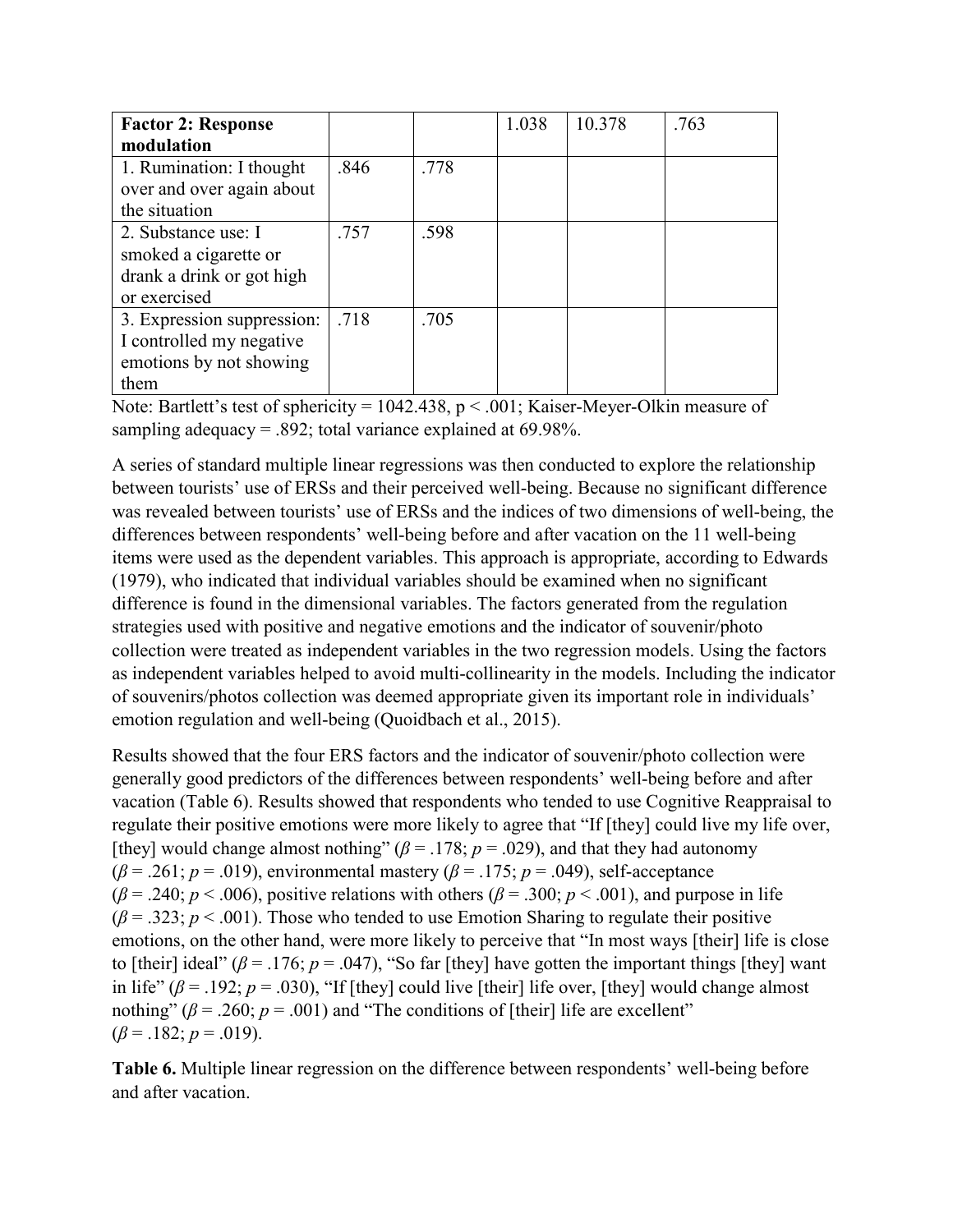|                                                | Dependent variables (standardized $\beta$ and significance) |                 |                     |           |           |          |           |           |           |           |           |
|------------------------------------------------|-------------------------------------------------------------|-----------------|---------------------|-----------|-----------|----------|-----------|-----------|-----------|-----------|-----------|
| Independent<br>variables                       | WB1                                                         | WB <sub>2</sub> | WB3                 | WB4       | WB5       | WB6      | WB7       | WB8       | WB9       | WB10      | WB11      |
| Cognitive<br>reappraisal                       | .168                                                        | .129            | .084                | $.178**$  | .144      | $.261**$ | $.175**$  | .153      | $.240**$  | $.300***$ | $.323***$ |
| Emotional<br>sharing                           | $.176**$                                                    | $-.058$         | $.192**$            | $.260**$  | $.182**$  | $-.145$  | .116      | .024      | .042      | .082      | $-.018$   |
| Positive<br>reappraisal                        | $-.075$                                                     | $-.025$         | $-.040$             | $-176**$  | .019      | $-.084$  | $-.018$   | .064      | $-0.55$   | $-.038$   | .010      |
| Response<br>modulation                         | $-124$                                                      | $-$<br>$.168**$ | $\sim$<br>$.185***$ | $-.123$   | $-.115$   | .052     | $-.079$   | $-.014$   | $-.072$   | $-152**$  | .018      |
| Collection of<br>souvenirs/photos <sup>a</sup> | $.328***$                                                   | $.440***$       | $.416***$           | $.285***$ | $.343***$ | $.333**$ | $.333***$ | $.463***$ | $.513***$ | .454***   | $.318**$  |
| $R^2$                                          | .122                                                        | .214            | .197                | .109      | .152      | .206     | .126      | .252      | .277      | .253      | .378      |
| p-value                                        | .002                                                        | < 0.01          | < 0.01              | .004      | < 0.01    | < 0.001  | .001      | < 001     | < 0.01    | < 0.01    | < 0.01    |

 $*<sub>p</sub> < .05; **<sub>p</sub> < .001;$ <sup>a</sup> Measured on a 3-point scale labeled as 1 (neither souvenirs nor travel photos), 2 (either souvenirs or travel photos), and 3 (both souvenirs and travel photos); WB1 = "In most ways my life is close to my ideal"  $WB2 = "I'm$  satisfied with my life"  $WB3 = "So$  far I have gotten the important things I want in life" WB4 = "If I could live my life over, I would change almost nothing"  $WBS =$  "The conditions of my life are excellent"  $WBS =$  "I have confidence in my opinions, even if they are contrary to the general consensus"  $WB7 = "In$ general, I feel I am in charge of the situation in which I live"  $WBS = "I$  think it is important to have new experiences that challenge how you think about yourself and the world" WB9 = "I like most aspects of my personality"  $WB10 =$  "People would describe me as a giving person, willing to share my time with others"  $WB11 =$ "Some people wander aimlessly through life, but I am not one of them."

In terms of their use of regulation strategies with negative emotions, respondents who tended to use Positive Reappraisal with their negative emotions were less likely to agree that "If [they] could live [their] life over, [they] would change almost nothing" ( $\beta$  = -.176;  $p$  = .044). Alternatively, those who tended to use Response Modulation to regulate their negative emotions were less likely to perceive that "[They are] satisfied with [their] life" ( $\beta$  = -.168;  $p$  = .049), "So far [they] have gotten the important things [they] want in life" ( $\beta$  = -.185;  $p = .024$ ), and that they have positive relations with others ( $\beta$  = -.152;  $p = .037$ ). In addition, respondents who collected souvenirs and/or photos were more likely to agree with all 11 of the well-being items than those who did not (see Table 6).

#### **Discussion and implications**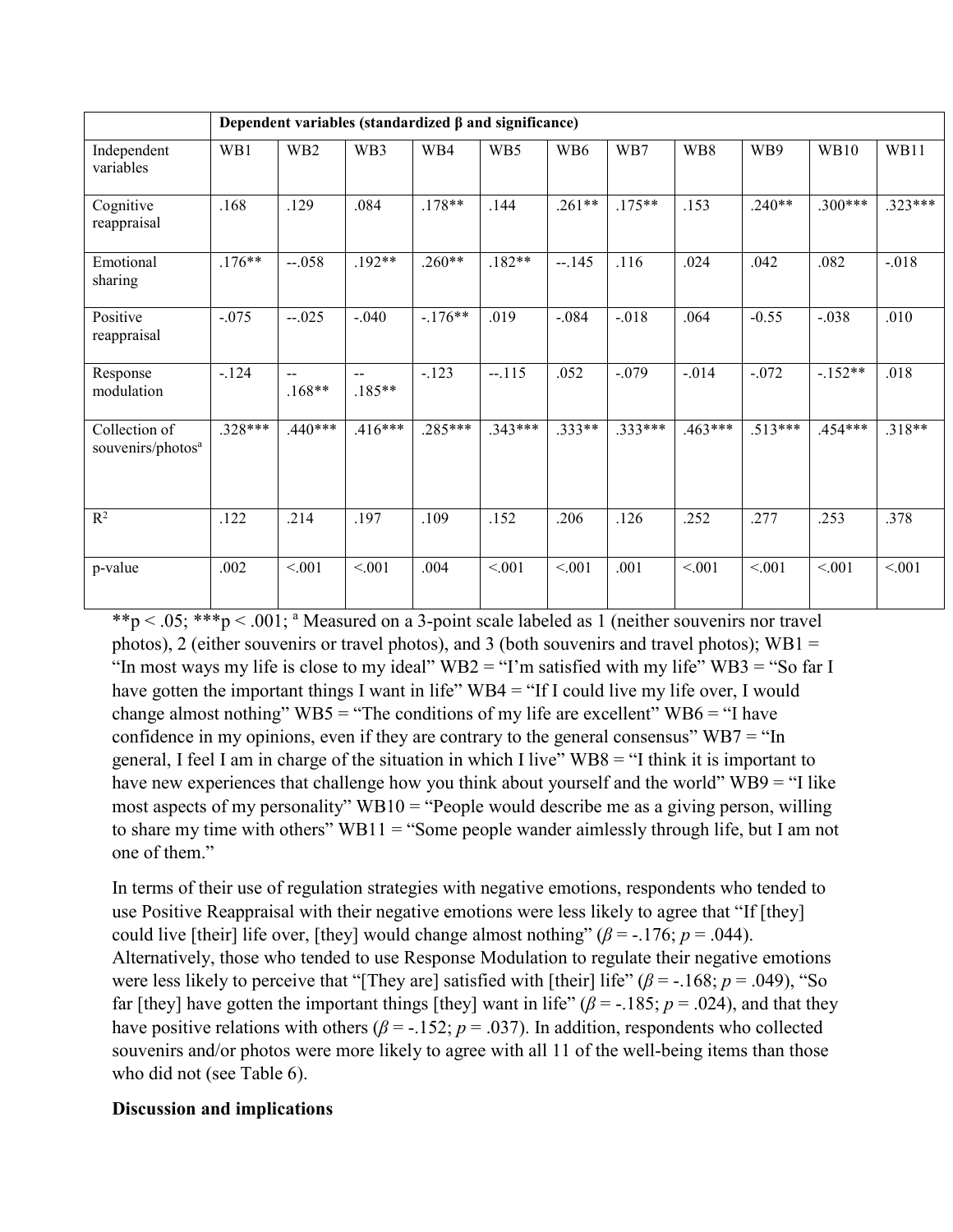Respondents' perception of their overall well-being changed over the course of their vacation. After using ERSs with positive and negative emotions during their vacation, they reported significant changes in all five facets of hedonic/subjective well-being, which is similar to Gilbert and Abdullah's (2004) findings but challenges those of Chen et al. (2013). Chen et al. (2013) did not find that tourists agreed with the statements – "In most ways my life is close to my ideal" and "If I could live my life over, I would change almost nothing." This may be because their sample consisted solely of Chinese tourists. Diener, Oishi, and Lucas (2003) have suggested that cultural variables can not only explain differences in individuals' perceived subjective well-being, but also moderate which variables most influence their sense of subjective well-being. In the future researchers should consider conducting a comparative study between eastern and western tourists on their sense of well-being to test whether differences exist by using the same scale to measure subjective well-being.

Results also revealed a significantly higher level of psychological well-being on facets of autonomy, environmental mastery, self-acceptance, positive relations with others, and purpose in life. Tourists may have been more "connected" because they felt in charge of themselves, their lives, and their environment, appreciated most aspects of their personality, maintained positive relationships with others, and had a better life purpose. This result generally confirms Sirgy et al.'s (2011) findings that traveling influences tourists' life satisfaction through various life domains, such as social life, family life, and leisure life. However, in this study, tourists experienced higher levels of psychological well-being after their vacation, which is a new finding and, to the best of our knowledge, has not been examined in a tourism context. This finding may be explained by the fact that this study accounted for individuals' use of ERSs during their vacation. It has been well established in psychology that using ERSs is positively associated with these same facets of psychological well-being (Gross & John, 2003). Considering that a vacation creates a unique, relaxing but temporary social context where tourists can escape from their routines and experience something different (Crompton, 1979), we felt it was important to examine how tourists used ERSs in a tourism context and how emotion regulation interacts with their perceptions of psychological well-being. Future research on this topic should account for various characteristics of the tourism context (e.g. destination attributes, travel distances), and how they interact with tourists' use of ERSs. In addition, qualitative inquiry should be used to better understand how tourists interpret facets of their psychological well-being in terms of meanings and importance.

Factor analysis on the 10 ERSs with positive emotions resulted in two factors – Cognitive Reappraisal and Emotional Sharing. Cognitive Reappraisal included six ERSs (i.e. replaying, broadening, savoring, capitalizing, stimulus control, and other-credit), which corresponds to the antecedent-focused strategies in Gross' (1998a) process model of emotion regulation. They represented things that a person can do in a potentially emotion-eliciting situation in a way that helps change its emotional impact (Gross & John, 2003). Emotional Sharing included three ERSs (i.e. social sharing, behavioral activation, and emotional expression), which are about sharing or expressing positive emotions with others. The consistency on the meanings of the three strategies might explain the exclusion of substance use from this dimension, because substance use focuses on the use of a substance (e.g. smoking a cigarette, having a drink), instead of emotional sharing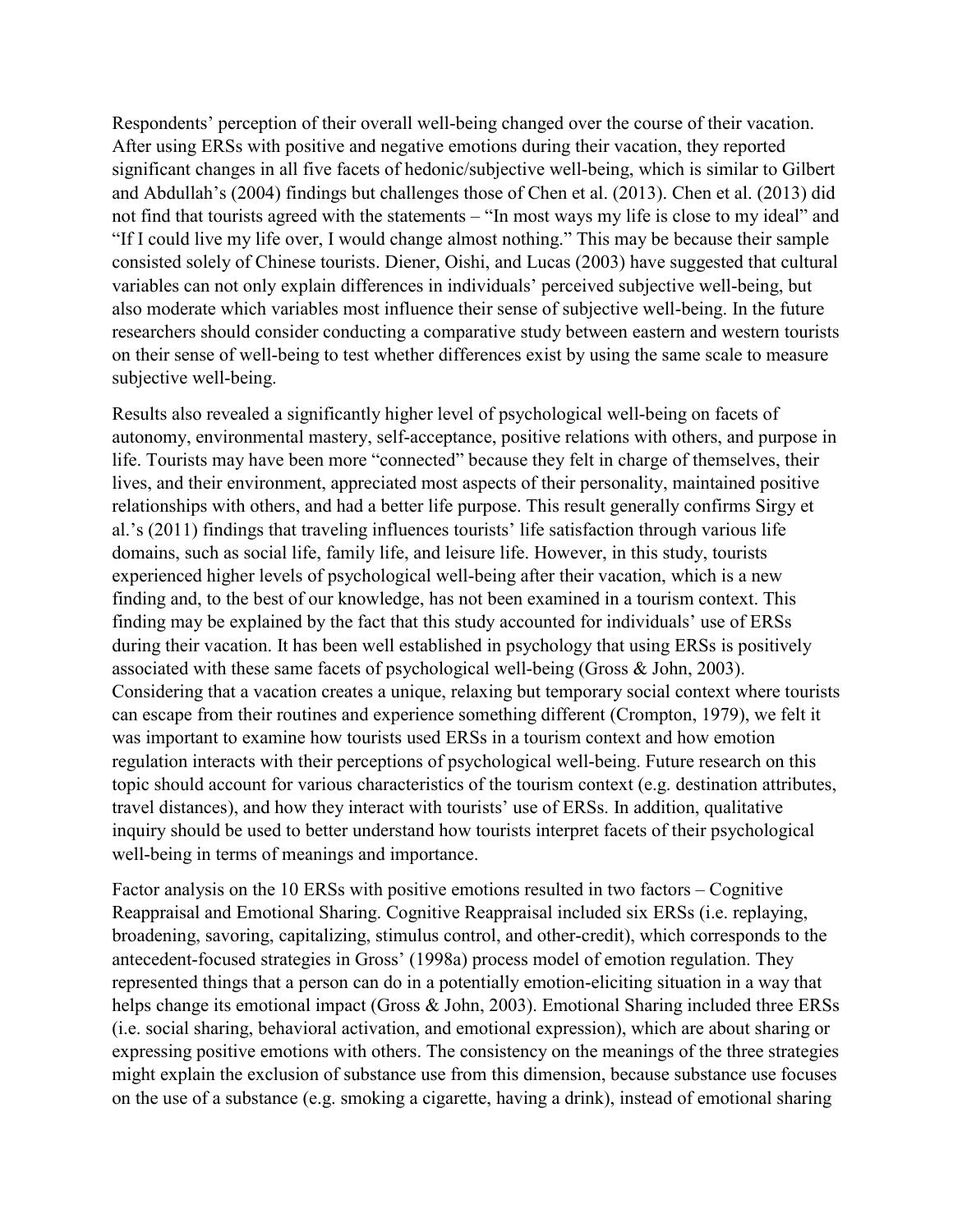and expression with others. This finding challenged existing evidence distinguishing between the two main ERSs, that is, Cognitive Reappraisal and Expressive Suppression (Gross, 1998b), but also complemented the emotion regulation literature (particularly with positive emotions) that reinforces individuals' tendency to use Emotional Sharing instead of Expressive Suppression. Although substance use was not included in either regulation factor with positive emotions in this study, it is still worth examining in the future to see whether it may be another independent regulation factor with positive emotions (Tice & Bratslavsky, 2000).

In terms of the regression results, they revealed significant relationships between the two regulation factors with positive emotions and tourists' perceived post-vacation well-being. Respondents who were more likely to use Cognitive Reappraisal were also more likely after their vacation to agree with the subjective well-being statement, "If I could live my life over, I would change almost nothing," and the psychological well-being facets of autonomy, environmental mastery, positive relations with others, purpose in life, and self-acceptance. These results support Gross and John's (2003) findings about reappraisers generally being more satisfied with their lives, but also highlight the significance of items within the subjective well-being factor. In terms of the psychological well-being facets, five of the six facets were significant for tourists who used cognitive reappraisal, which extends previous evidence on how reappraisers perceived these psychological well-being facets (e.g. Gross & John, 2003). It is worth noting that notwithstanding their greater sense of autonomy, tourists who had a higher level use of cognitive reappraisal scored higher on positive relations with others, which confirmed Gross and John's (2003) findings concerning reappraisers being positively related to their social functioning.

With regards to the second positive emotions factor, Emotion Sharing, results showed that greater use of emotion sharing led to more agreement with the subjective well-being statements – "In most ways my life is close to my ideal," "So far I have gotten the important things I want in life," "If I could live my life over, I would change almost nothing," and "The conditions of my life are excellent." It should be noted that respondents who used Cognitive Reappraisal or Emotion Sharing both experienced a higher level of agreement with the statement, "If I could live my life over, I would change almost nothing," which builds upon Gross and John's (2003) findings and generally establishes the positive role of emotion regulation in boosting tourists' subjective well-being after vacation. In particular, the statements, "In most ways my life is close to my ideal," "So far I have gotten the important things I want in life," and "The conditions of my life are excellent" were positively associated with Emotion Sharing, which might indicate the close relationship between social sharing and functioning and emotion regulation, as well as how they influence individuals' well-being together. As Gross and John (2003) claimed, interactions with others are potent triggers for emotions, and individuals often regulate emotions to achieve their social goals and maintain good relations with significant others. In turn, maintaining emotionally close relationships often gives rise both to strong emotions and to calls to share emotions, which may contribute to tourists' satisfaction with their living environment and life.

When factor analysis was conducted with the 10 ERSs with negative emotions, two factors emerged: Positive Reappraisal (i.e. problem-solving, positive refocusing, social support, acceptance, behavioral activation, benefit finding, and perspective) and Response Modulation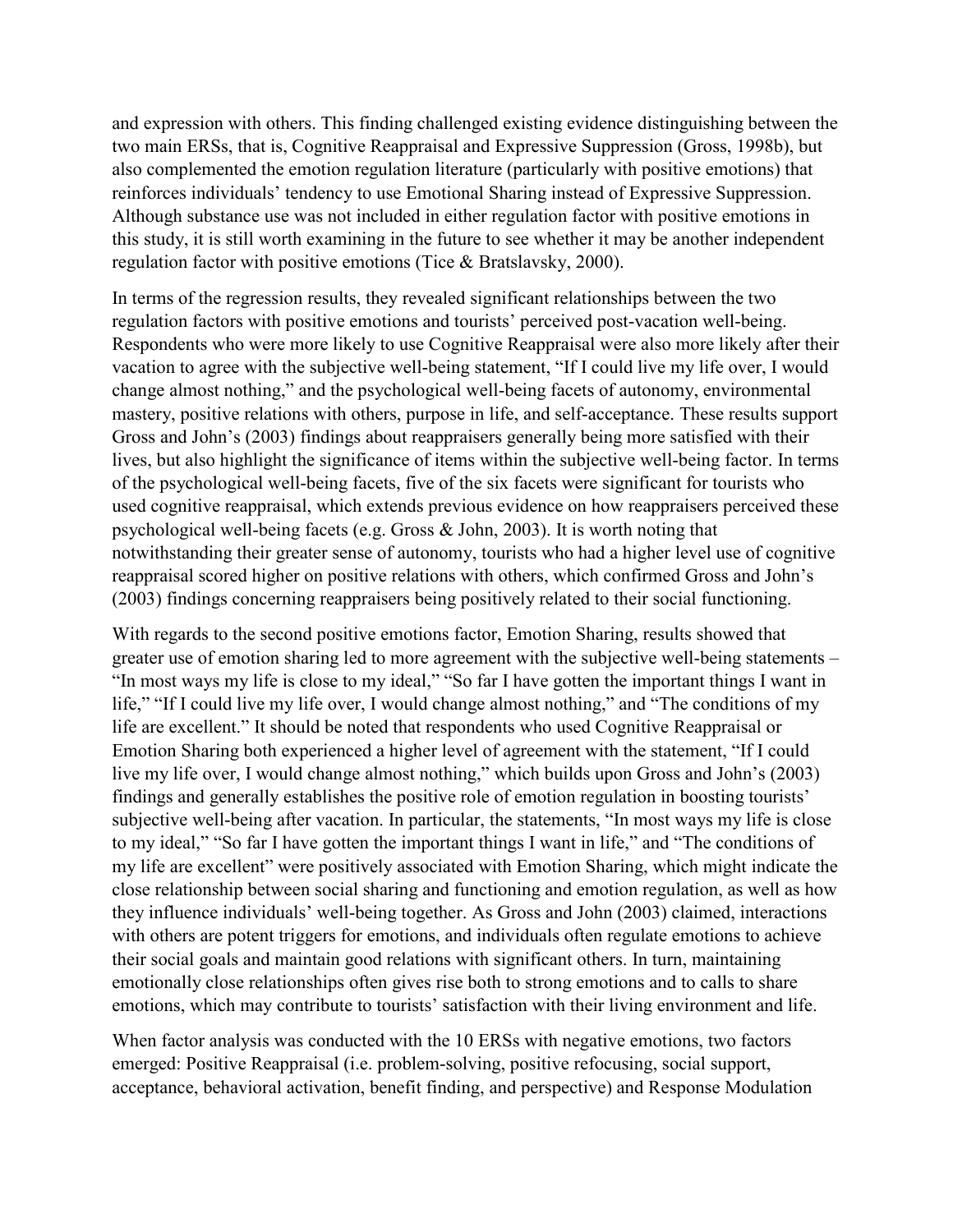(i.e. rumination, substance use, and expression suppression), which generally corresponded with the antecedent-focused and response-focused strategies in Gross' (1998a) process model. However, the ERS, rumination, loaded on to Response Modulation, which differs from previous research that has treated it as an antecedent-focused strategy and a member of the attentional deployment family (Gross, 1998a). This deviation may support Gross' (2014) contention that boundaries between some ERSs are not clear. For example, the ERS of rumination was described in the diary as thinking over and over again about the situation. To some tourists this may suggest modifying a person's internal environment, which may overlap with the meanings associated with response-focused strategies. For example, a person might hate being stuck in an all-inclusive resort without opportunities for off-property adventures. It is possible that this person has already had negative emotion responses and tried to use the strategy of rumination, which makes him or her realize internally that nothing can be changed because he or she has already paid for the entire vacation. This internal process, which focuses on changing the person's negative emotion responses, generally is considered a response-focused strategy. In the future researchers might want to clearly define each strategy in the tourism context when using a quantitative approach to assess tourists' use of ERSs. However, qualitative inquiry should also be employed to examine how individuals define and interpret each emotion regulation strategy.

The regression results revealed that respondents' use of Positive Reappraisal with negative emotions was negatively related to their perceptions after vacation of the subjective well-being statement, "If I could live my life over, I would change almost nothing," as well as their use of Response Modulation being negatively related to their perception of the subjective well-being statements, "I'm satisfied with my life," and "So far I have gotten the important things I want in life," and the psychological well-being facet of positive relations with others. These findings correspond to the distinctions between the meanings of the two dimensions of well-being. Psychological well-being represents more than happiness and is concerned with meaningfulness and living well or in a fully and deeply satisfying way, while subjective well-being focuses on happiness, defined as the presence of positive affect, and the absence of negative affect (Deci & Ryan, 2008; Ryan & Deci, 2001). Hence, the tourists in this study who positively reappraised their negative emotions may have focused on the meanings of their vacations, whereas those who invested less effort into modulating their negative emotional responses likely ignored unhelpful emotions and focused on the presence of positive affect and their happiness.

In addition, the study results showed that the collection of souvenirs and/or photos is positively associated with subjective and psychological well-being, which not only confirms the significant roles they play in individuals' emotion regulation (Quoidbach et al., 2015), but importantly suggests a new intervention for enhancing tourists' well-being and happiness. Souvenirs and photos allow tourists to document important and positive vacation experience (Habermas & Paha, 2002); they also serve as reminders of an event (Pearce, 1994). In this sense, souvenirs and photos act as mirrors that reflect the status of individuals' post-vacation experience, and affect their post-travel well-being. In the future, researchers should employ mixed methods to address interactions between the accumulation of souvenirs and photos and ERSs, the influence of souvenirs and photos on tourists' perception of well-being.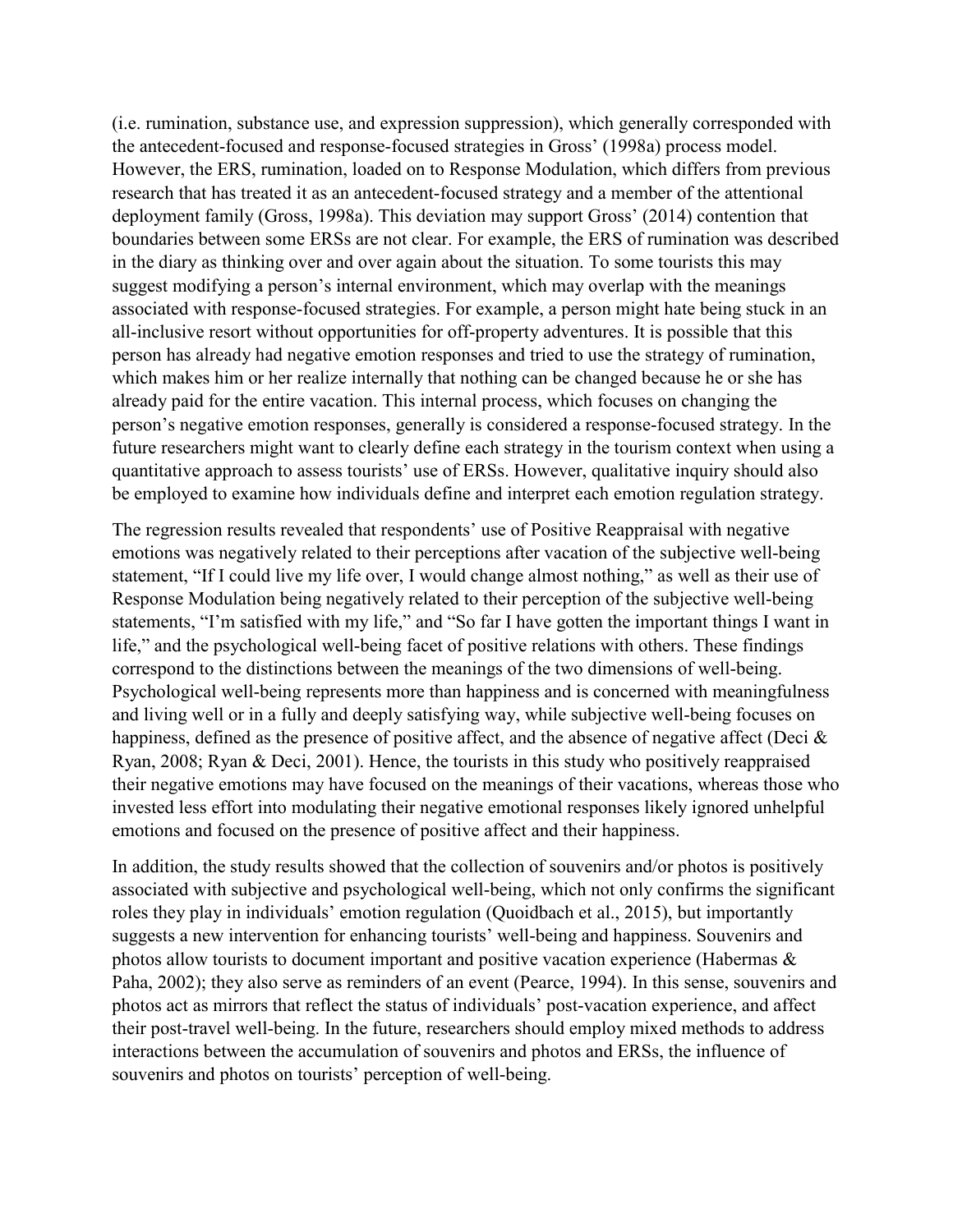### **Conclusions**

Overall, the results of this study provide new information regarding which aspects of tourists' subjective and psychological well-being can be boosted by taking vacations and how they may be enhanced by using different ERSs. Following are the specific contributions of the study.

The study provides a longitudinal perspective of emotions and ERSs through the use of daily diaries. Previous studies have successfully adopted this approach to address emotions in a travel context (Lin et al., 2014; Nawijn et al., 2013); this study employed the use of daily diaries to successfully document ERSs. Researchers interested in using diaries in the future should consider conducting a longitudinal study that includes multiple data collection stages, for example examining emotion regulation over the course of a year and multiple vacations for the same group of participants. Doing this would allow researchers to more deeply examine and validate emotions felt and ERSs used in a vacation context.

This study represents an early attempt to introduce and apply the construct of emotion regulation to the tourism field. By accounting for the generative process of an emotional response and introducing the theory of emotion regulation, this study takes the study of emotions a step further. Instead of recording and examining the status of emotions at a certain point in time, emotion researchers should be more concerned about the possibility of tourists manipulating the short-lived, subjective feeling that occurs in the foreground of consciousness and requires immediate attention (Scherer, 2005), and how to regulate that feeling into the highest levels of positivity. In this sense, emotion regulation is inextricably linked to positive psychology, because both fields seek to promote optimal human functioning (Tamir & Gross, 2011). In addition, with the burgeoning interest in human well-being and happiness, emotion regulation also plays a unique role in advancing our understanding of well-being by developing strategies to make the best out of positive emotions so as to achieve lasting happiness and to cope with negative emotions. Emotion regulation can be considered a preventive intervention that can be used to enhance human functioning, reduce psychological distress, and help further individuals' health and well-being (American Psychological Association, 2013). Therefore, examining tourists' use of emotion regulation is groundbreaking and meaningful for other branches of research, including the broader area of leisure studies.

Tourists showed increased perceptions of well-being on half of the psychological facets (i.e. environmental mastery, self-acceptance, and positive relations with others) after vacation, and those who used Cognitive Reappraisal to regulate their positive emotions experienced a higher level of positive perceptions of all the psychological well-being facets. Hence, this study not only provided additional insight into psychological well-being as a dimension of tourists' overall well-being, but also incorporated the theory of emotion regulation and an additional dimension of well-being (i.e. psychological well-being). Existing studies in tourism have given a great deal of attention to subjective well-being, which tends to focus on happiness (Gilbert & Abdullah, 2004; Nawijn & Mitas, 2012); however, more and more tourists are traveling to seek meaning, which is based in psychology (McCain & Ray, 2003). Researchers are advised to consider incorporating the construct of psychological well-being in their well-being studies in order to extend our understanding of tourists' overall well-being.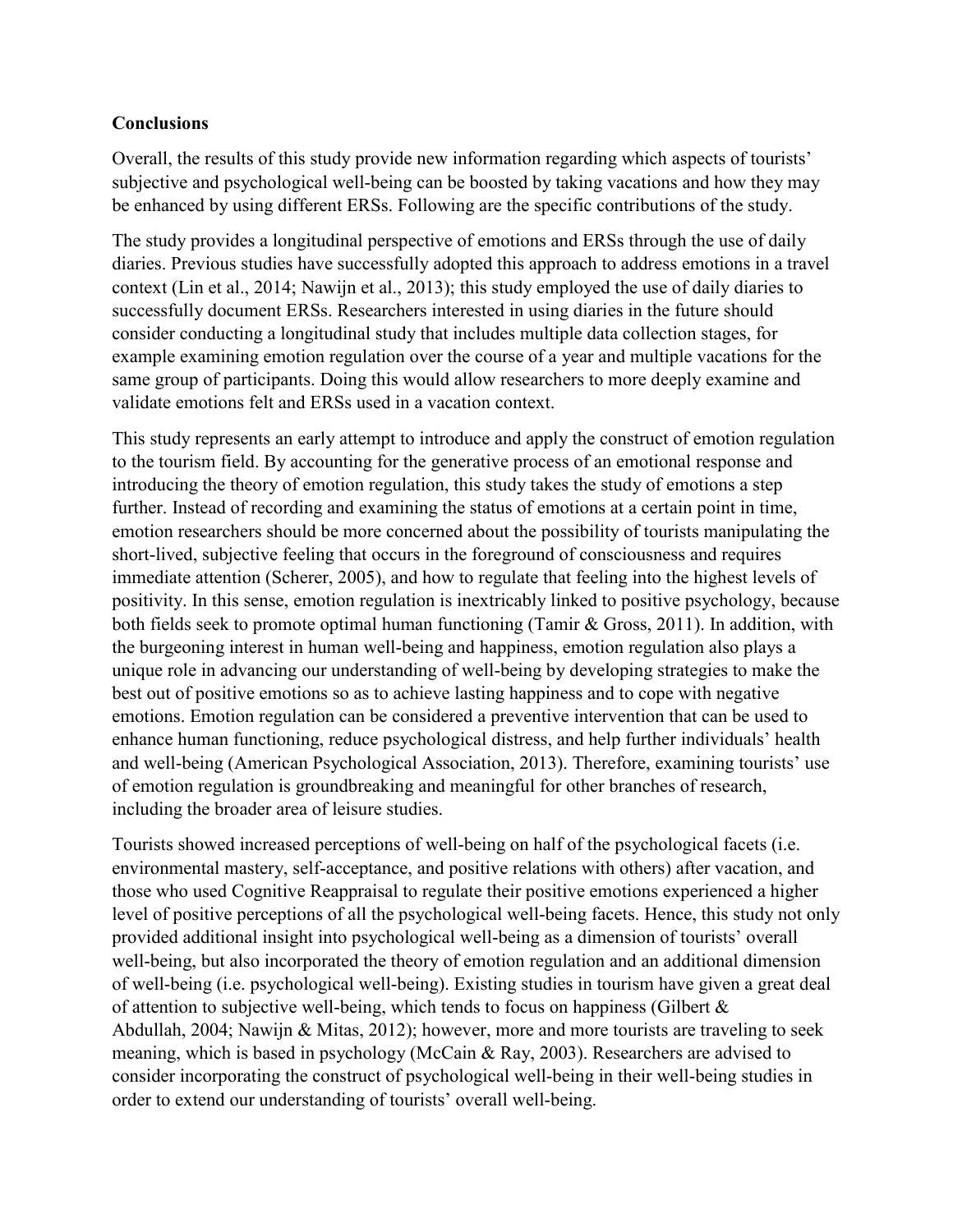While this study does make several contributions to the study of emotion and emotion regulation in a vacation context, there are several limitations that must be recognized. First, missing data were found with responses to individuals' use of regulation strategies with negative emotions. One possible reason may be that respondents did not experience negative emotions every day. Another potential explanation may be linked to the design of the diary, which had positive emotions on the front and negative emotions on the back of each diary sheet for every day of the vacation. Individuals could have responded to the positive emotion and emotion regulation strategy scales on the front of the page and ignored the negative and negative regulation questions on the back of the page. Researchers interested in using the diary method are advised to clearly instruct respondents what they should do when having no negative emotions on a particular vacation day. Second, this study included an unbalanced sample of males and females who were highly educated, which might have affected the general interpretation of study results. Although results indicated the relatively important role that gender and education play in travel decision-making (Decrop, 2006; Gao, Barbieri, & Valdivia, 2014), a more balanced study is needed in the future. Third, our usable sample included 152 individuals, which was large enough to establish confidence in our sample estimates and our power to detect significant differences. However, it would be advisable to repeat this study with a larger sample to reduce any uncertainty associated with the results. In addition, it is worth looking at various roles in a travel group (e.g. trip route organizer, photographer), and how these roles interact with the gender role. More attention should also be paid to how using ERSs could be confounded with individuals' roles in planning and/or managing a vacation.

Despite the limitations of the study, we feel that there are a number of practical implications that should be addressed. For example, the travel and tourism field focuses on providing tourists with memorable experiences, something that researchers argue cannot generally be attained through the purchase of a product (e.g. buying a new car) (Van Boven & Gilovich, 2003). The results of this study suggest that the field continues to provide memorable experiences, but also publically recognizes that such experiences (particularly for individuals who use ERSs) can lead to a boost in overall well-being. Existing practices such as paid leave or national holidays are good, but in many countries like the US these are limited in time and scope (De Graaf, 2017). Thus, policymakers should pay attention to the value of vacation in individuals' lives, particularly their sense of well-being (Richards, 1999). Vacations not only serve individuals' psychological needs, such as searching for meaning and authenticity (MacCannell, 1976), but "are a necessity for a well-balanced, healthy life" (Vinocur, 2017).

The results of this study showed that vacationing enhances individuals' well-being, particularly if they use ERSs during vacation. These data should be used across the industry to promote the power of vacations. Organizations like *Take Back Your Time* have begun to do this, particularly in the overall context of leisure time, but they are in their infancy. Thus, tourism managers must build on data provided by researchers and organizations like *Take Back Your Time* to promote vacationing in general and their destinations in particular as a sphere for enhancing subjective and psychological well-being (Loffredi, 2015; Mariani, Di Felice, & Mura, 2016).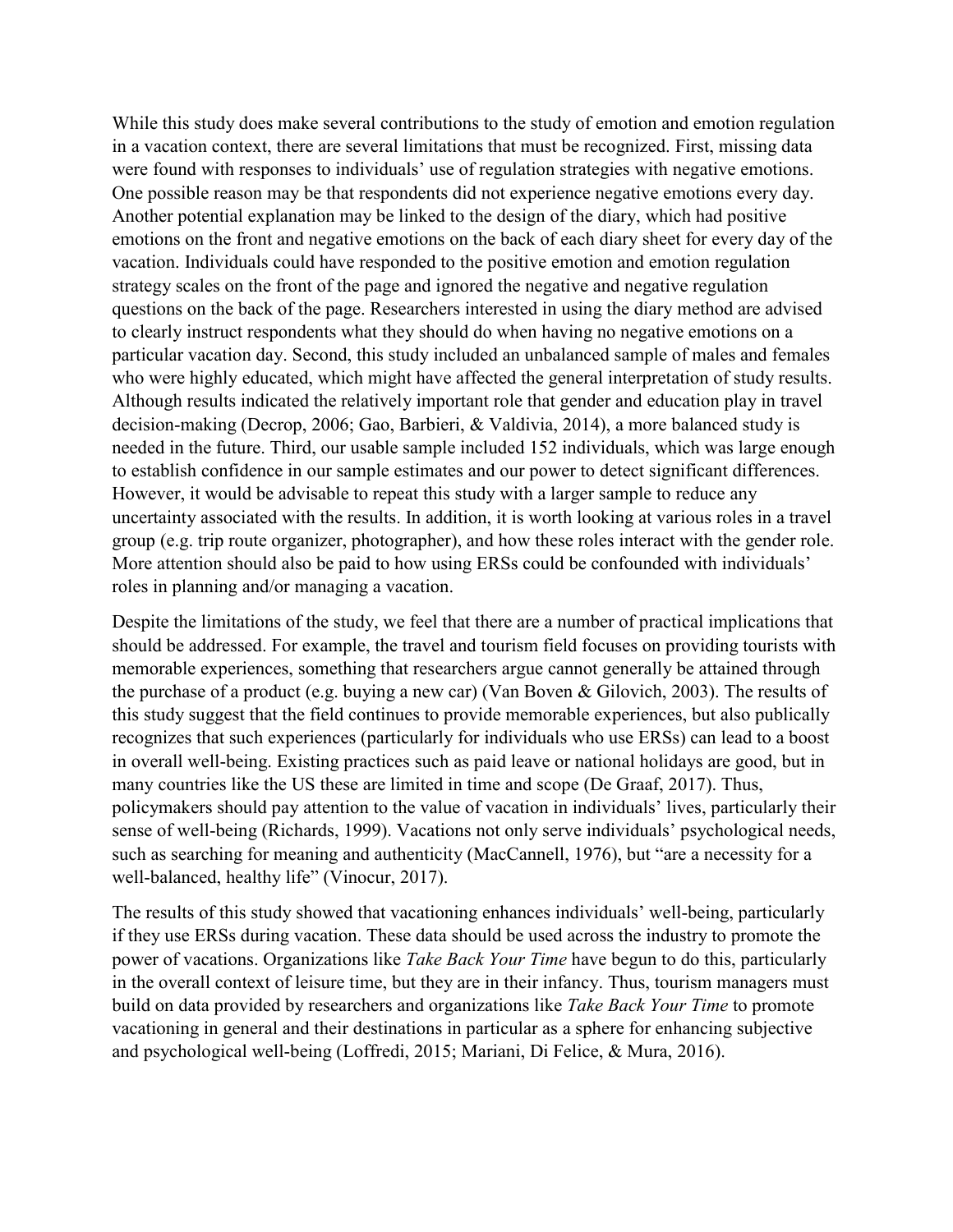With respect to specific ERSs, the study results showed that collecting souvenirs and taking photos are positively associated with subjective and psychological well-being. Hence, both behaviors should be promoted as interventions for enhancing tourists' well-being and happiness. Tourists could be encouraged by travel destination managers and marketers to upload their photos to social media sites, develop photo books for future reference, create gifts for loved ones, and much more – activities that support the ERS of taking photos. Tourists could also be encouraged to photograph natural resources, which have been shown to enhance positive feelings toward a destination (Pan, Lee, &Tsai, 2014), and to utilize photo-taking services at a destination (e.g. photos of outdoor activities such as bungee jumping and rafting) that can serve as souvenirs and reminders of the positive feelings experienced during vacation.

Further, study results indicated that being social and sharing were ERSs used by tourists and they boosted their overall well-being. Thus, tourism professionals should consider how the experiences they offer can be modified to allow for greater socialization and connection between tourists or members of travel groups. Doing so may generate less negativity (due to tourists' ability to use ERSs to up-regulate) and greater cooperation between tourists and providers. For tourists, our study not only delivers the cheerful message that they can potentially boost their overall well-being by taking a vacation, but also provides them with strategies for emotion regulation. Perhaps information about using such strategies could be added to travel websites, provided in travel brochures, even mentioned by tour leaders. Most tourists may already understand how to experience eudaimonic well-being (i.e. happiness) through a vacation, but they may need reminding about the strategies they can use to ensure that their vacation is not only meaningful, but leads to overall well-being post vacation. As the study findings suggest, tourists who used Cognitive Reappraisal achieved higher perceptions of their psychological wellbeing after vacation.

#### **Disclosure statement**

No potential conflict of interest was reported by the authors.

### **References**

- 1. American Psychological Association. (2013). Guidelines for prevention in psychology. *American Psychologist*,68, 7–19. Advance online publication. doi:10.1037/a0029889
- 2. Appleton, A. A., Buka, S. L., Loucks, E. B., Gilman, S. E., & Kubzansky, L. D. (2013). Divergent associations of adaptive and maladaptive emotion regulation strategies with inflammation. *Health Psychology*, 32(7), 748–756. doi:10.1037/a0030068
- 3. Balzarotti, S., John, O. P., & Gross, J. J. (2010). An Italian adaptation of the emotion regulation questionnaire. *European Journal of Psychological Assessment*, 26, 61–67. doi:10.1027/1015-5759/a000009
- 4. Bauer, J. J., McAdams, D. P., & Pals, J. L. (2008). Narrative identity and eudaimonic well-being. *Journal of Happiness Studies*, 9(1), 81–104. doi:10.1007/s10902-006-9021-6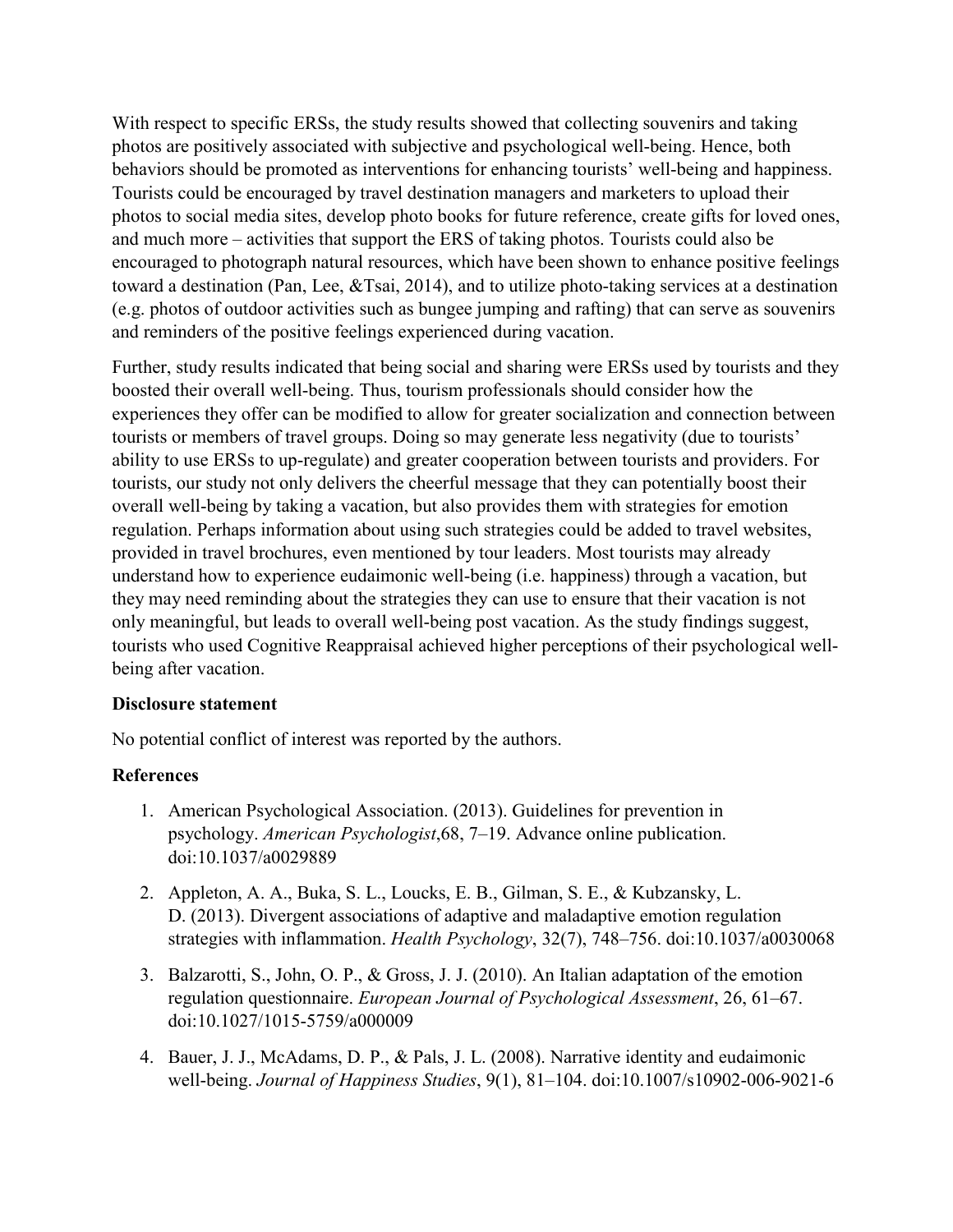- 5. Beedie, C. J., Terry, P. C., & Lane, A. M. (2005). Distinctions between emotion and mood. *Cognition and Emotion*, 19(6), 847–878. doi:10.1080/02699930541000057
- 6. Chen, Y., Lehto, X. Y., & Cai, L. (2013). Vacation and well-being: A study of Chinese tourists. *Annals of Tourism Research*, 42, 284–310. doi:10.1016/j.annals.2013.02.003
- 7. Coghlan, A., & Pearce, P. (2010). Tracking affective components of satisfaction. *Tourism and Hospitality Research*, 10(1), 42–58. doi:10.1057/thr.2009.18
- 8. Cole, P. M., Martin, S. E., & Dennis, T. A. (2004). Emotion regulation as a scientific construct: Methodological challenges and directions for child development research. *Child Development*, 75, 317–333. doi:10.1111/cdev.2004.75.issue-2
- 9. Compton, W. C., Smith, M. L., Cornish, K. A., & Qualls, D. L. (1996). Factor structure of mental health measures. *Journal of Personality and Social Psychology*, 71(2), 406– 413. doi:10.1037/0022-3514.71.2.406
- 10. Comrey, A. L., & Lee, H. B. (1992). *A first course in factor analysis* (2nd ed.). Hillsdale, NJ: Lawrence Erlbaum Associates.
- 11. Crompton, J. (1979). Motivations for pleasure vacations. *Annals of Tourism Research*, 6(4), 408–424. doi:10.1016/0160-7383(79)90004-5
- 12. De Bloom, J., Guerts, S. A. E., & Kompier, M. A. J. (2012). Vacation (after-) effects on employee health and well-being, and the role of vacation activities, experiences and sleep. *Journal of Happiness Studies*. doi:10.1007/s10902-012-9345-3
- 13. De Graaf, J. (2017). The case for paid vacation. Retrieved August 7, 2017, from https://www.takebackyourtime.org/the-case-for-paid-vacation/.
- 14. Deci, E. L., & Ryan, R. M. (2008). Self-determination theory: A macrotheory of human motivation, development, and health. *Canadian Psychology*, 49(3), 182–185. doi:10.1037/a0012801
- 15. Decrop, A. (2006). *Vacation decision making*. Cambridge, MA: CABI Publishing.
- 16. DeNeve, K. M., & Cooper, H. (1998). The happy personality: A metaanalysis of 137 personality traits and subjective well-being. *Psychological Bulletin*, 124, 197–229. doi:10.1037/0033-2909.124.2.197
- 17. DeSteno, D., Gross, J. J., & Kubzansky, L. (2013). Affective science and health: The importance of emotion and emotion regulation. *Health Psychology*, 32(5), 474–486. doi:10.1037/a0030259
- 18. Diener, E., Emmons, R. A., Larsen, R. J., & Griffin, S. (1985). The satisfaction with life scale. *Journal of Personality Assessment*, 49, 71–75. doi:10.1207/s15327752jpa4901\_13
- 19. Diener, E., Oishi, S., & Lucas, R. E. (2003). Personality, culture, and subjective wellbeing. *Annual Review of Psychology*, 54, 403–425. doi:10.1146/annurev.psych.54.101601.145056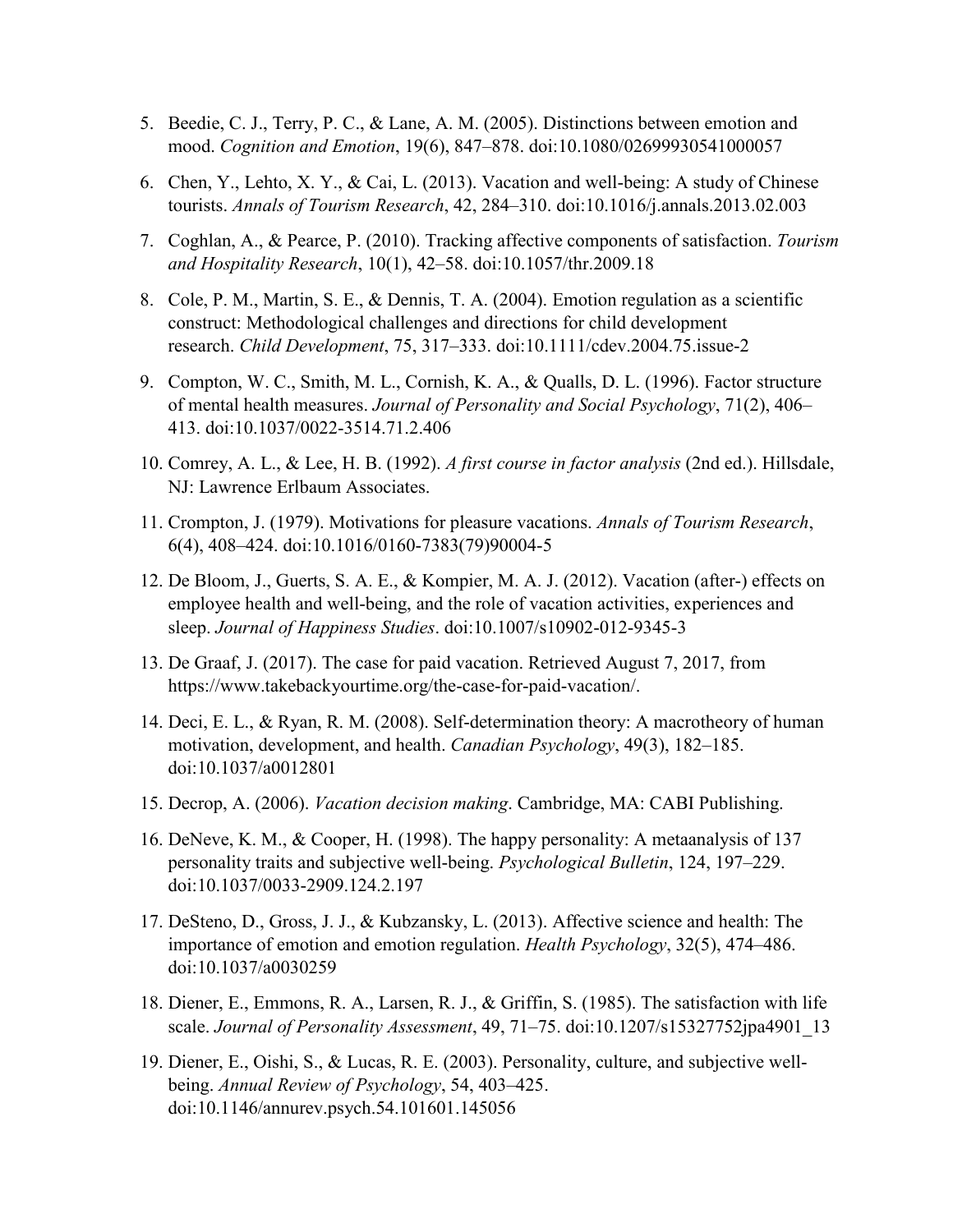- 20. Dolnicar, S., Yanamandram, V., & Cliff, K. (2012). The contribution of vacations to quality of life. *Annals of Tourism Research*, 39(1), 59–83. doi:10.1016/j.annals.2011.04.015
- 21. Edwards, A. L. (1979). *Multiple Regression and the Analysis of Variance and Covariance*. San Francisco, CA: W. H. Freeman.
- 22. Filo, K., & Coghlan, A. (2016). Exploring the positive psychology domains of wellbeing through charity event sport experiences. *Event Management*, 20(2), 181–199. doi:10.3727/152599516X14610017108701
- 23. Gao, J., Barbieri, C., & Valdivia, C. (2014). Agricultural landscape preferences: Implications for agritourism development. *Journal of Travel Research*, 53(3), 366–379. doi:10.1177/0047287513496471
- 24. Gibson, H., & Yiannakis, A. (2002). Tourist roles: Needs and the life course. *Annals of Tourism Research*, 29(2), 358–383. doi:10.1016/S0160-7383(01)00037-8
- 25. Gilbert, D., & Abdullah, J. (2004). Holidaytaking and the sense of well-being. *Annals of Tourism Research*, 31(1), 103–121. doi:10.1016/j.annals.2003.06.001
- 26. Goldin, P. R., Ziv, M., Jazaieri, H., Werner, K., Kraemer, H., Heimberg, R. G., & Gross, J. J. (2012).Cognitive reappraisal self-efficacy mediates the effects of individual cognitive-behavioral therapy for social anxiety disorder. *Journal of Consulting and Clinical Psychology*, 80(6), 1034–1040. doi:10.1037/a0028555
- 27. Gross, J. J. (1998a). The emerging field of emotion regulation: An integrative review. *Review of General Psychology*, 2, 271–299. doi:10.1037/1089-2680.2.3.271
- 28. Gross, J. J. (1998b). Antecedent- and response-focused emotion regulation: Divergent consequences for experience, expression, and physiology. *Journal of Personality and Social Psychology*, 74(1), 224–237. doi:10.1037/0022-3514.74.1.224
- 29. Gross, J. J. (2001). Emotion regulation in adulthood: Timing is everything. *Current Directions in Psychological Sciences*, 10, 214–219. doi:10.1111/1467-8721.00152
- 30. Gross, J. J. (2013). Emotion regulation: Taking stock and moving forward. *Emotion*, 13(3), 359–365. doi:10.1037/a0032135
- 31. Gross, J. J. (2014). Emotion regulation: Conceptual and empirical foundations. In J. J. Gross (Ed.),*Handbook of emotion regulation* (2nd ed., pp. 3–20). New York: Guilford.
- 32. Gross, J. J., & John, O. P. (2003). Individual differences in two emotion regulation processes: Implications for affect, relationships, and wellbeing. *Journal of Personality and Social Psychology*, 85(2),348–362. doi:10.1037/0022-3514.85.2.348
- 33. Gross, J. J., & Munoz, R. F. (1995). Emotion regulation and mental health. *Clinical Psychology: Science and Practice*, 2(2), 151–164.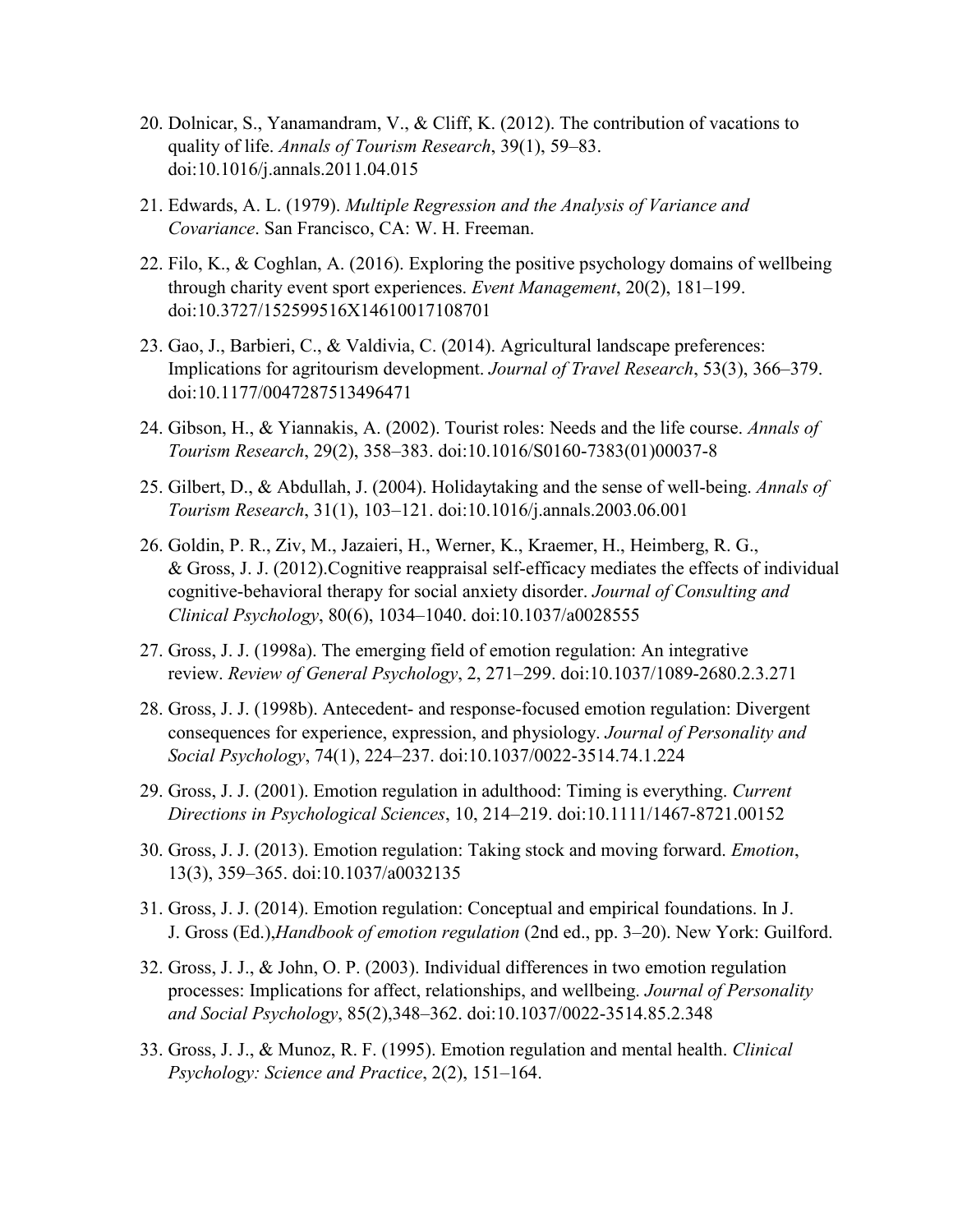- 34. Gross, J. J., Richards, J. M., & John, O. P. (2006). Emotion regulation in everyday life. In D. K. Snyder, J. A.Simpson, & J. N. Hughes (Eds.), *Emotion regulation in couples and families: Pathways to dysfunction and health* (pp. 13–35). Washington, DC: American Psychological Association.
- 35. Gross, J. J., Sheppes, G., & Urry, H. L. (2011). Emotion generation and emotion regulation: A distinction we should make (carefully). *Cognition and Emotion*, 25, 765– 781. doi:10.1080/02699931.2011.555753
- 36. Habermas, T., & Paha, C. (2002). Souvenirs and other personal objects: Reminding of past events and significant others in the transition to university. In J. D. Webster & B. K. Haight (Eds.), *Critical advances in reminiscence work* (pp. 123–138). New York: Springer.
- 37. Hair, J. F., Black, W. C., Babin, B. J., Anderson, R. E., & Tatham, R. L. (2006). *Multivariate data analysis*.New York: Macmillan.
- 38. Heiy, J. E., & Cheavens, J. S. (2014). Back to basics: A naturalistic assessment of the experience and regulation of emotion. *Emotion*, 14(5), 878–891. doi:10.1037/a0037231
- 39. King, L. A., & Napa, C. K. (1998). What makes a life good? *Journal of Personality and Social Psychology*, 75(1), 156–165. doi:10.1037/0022-3514.75.1.156
- 40. King, L. A., & Pennebaker, J. W. (1998). What's so great about feeling good? *Psychological Inquiry*, 9(1),53–56. doi:10.1207/s15327965pli0901\_8
- 41. Kop, W. J., Vingerhoets, A., Kruithof, G.-J., & Gottdiener, J. S. (2003). Risk factors for myocardial infarction during vacation travel. *Psychosomatic Medicine*, 65(3), 396–401. doi:10.1097/01.PSY.0000046077.21273.EC
- 42. Kubzansky, L. D., Park, N., Peterson, C., Vokonas, P., & Sparrow, D. (2011). Healthy psychological functioning and incident coronary heart disease: The importance of selfregulation. *Archives of General Psychiatry*, 68(4), 400–408. doi:10.1001/archgenpsychiatry.2011.23
- 43. Laing, J. H., & Frost, W. (2017). Journeys of well-being: Women's travel narratives of transformation and self-discovery in Italy. *Tourism Management*, 62(1), 110–119. doi:10.1016/j.tourman.2017.04.004
- 44. Larsen, S., Brun, W., & Ogaard, T. (2009). What tourists worry about—Construction of a scale measuring tourist worries. *Tourism Management*, 30(2), 260–265. doi:10.1016/j.tourman.2008.06.004
- 45. Lazarus, R. S. (1991). *Emotion and adaptation*. New York: Oxford University Press.
- 46. Levine, L. J, & Pizarro, D. A. (2004). Emotional and memory : A grumpy overview. *Social Cognition*, 22(5),530-554.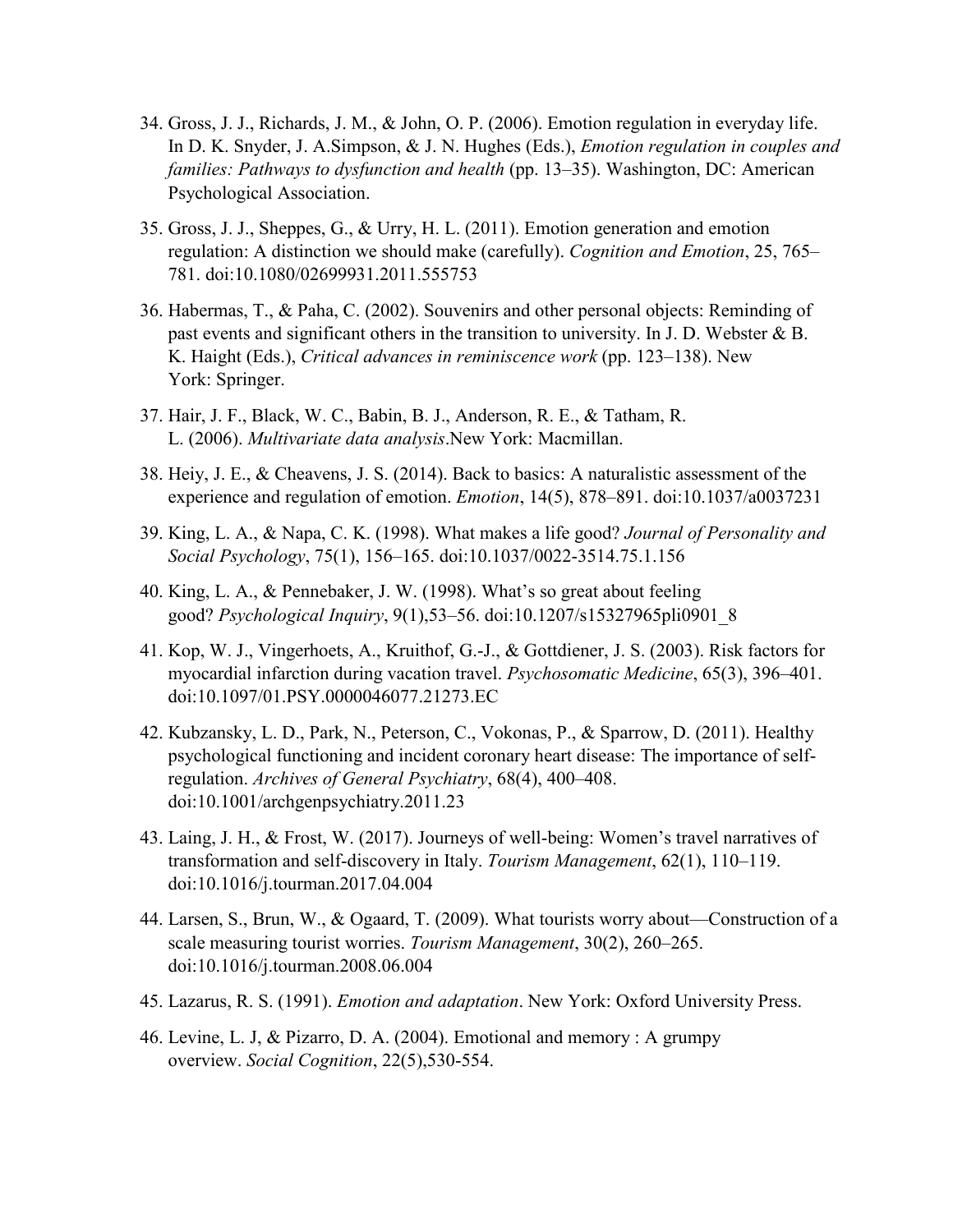- 47. Lin, Y., Kerstetter, D., Nawijn, J., & Mitas, O. (2014). Changes in emotions and their interactions with personality in a vacation context. *Tourism Management*, 40, 416–424. doi:10.1016/j.tourman.2013.07.013
- 48. Loffredi, J. (2015). Why travel is good for your health. Retrieved August 7, 2017 fromhttp://travel.usnews.com/features/why-travel-is-good-for-your-health.
- 49. MacCannell, D. (1976). *The tourist: A new theory of the leisure class*. London: University of California Press.
- 50. Mariani, M. M., Di Felice, M., & Mura, M. (2016). Facebook as a destination marketing tool: Evidence from Italian regional destination management organizations. *Tourism Management*, 54, 321–343. doi:10.1016/j.tourman.2015.12.008
- 51. McCabe, S., & Johnson, S. (2013). The happiness factor in tourism subjective well-being and social tourism. *Annals of Tourism Research*, 41, 42–65. doi:10.1016/j.annals.2012.12.001
- 52. McCain, G., & Ray, N. M. (2003). Legacy tourism: the search for personal meaning in heritage travel. Tourism Management, 24(6), 713–717.
- 53. McGregor, I., & Little, B. R. (1998). Personal projects, happiness, and meaning: On doing well and being yourself. *Journal of Personality and Social Psychology*, 74(2), 494– 512. doi:10.1037/0022-3514.74.2.494
- 54. Mertler, C. A., & Vannatta, R. A. (2005). *Advanced and multivariate statistical methods: Practical application and interpretation* (3rd ed.). California: Pyrczak Publishing.
- 55. Mitas, O., Yarnal, C., Adams, R., & Ram, N. (2012). Taking a 'peak' at leisure travelers' positive emotions. *Leisure Sciences*, 34(2), 115–135. doi:10.1080/01490400.2012.652503
- 56. Nawijn, J. (2010). The holiday happiness curve: A preliminary investigation into mood during a holiday abroad. *International Journal of Tourism Research*, 12(3), 281–290. doi:10.1002/jtr.v12:3
- 57. Nawijn, J. (2011a). Happiness through vacationing: Just a temporary boost or long-term benefits?*Journal of Happiness Studies*, 12(4), 651–665. doi:10.1007/s10902-010-9221-y
- 58. Nawijn, J. (2011b). Determinants of daily happiness on vacation. *Journal of Travel Research*, 50(5), 559–566. doi:10.1177/0047287510379164
- 59. Nawijn, J., Marchand, M., Veenhoven, R., & Vingerhoets, A. (2010). Vacationers happier, but most not happier after a holiday. *Applied Research in Quality of Life*, 5(1), 35–47. doi:10.1007/s11482-009-9091-9
- 60. Nawijn, J., & Mitas, O. (2012). Resident attributes to tourism and their effect on subjective well-being: The case of Palma de Mallorca. *Journal of Travel Research*, 51(5), 531–541. doi:10.1177/0047287511426482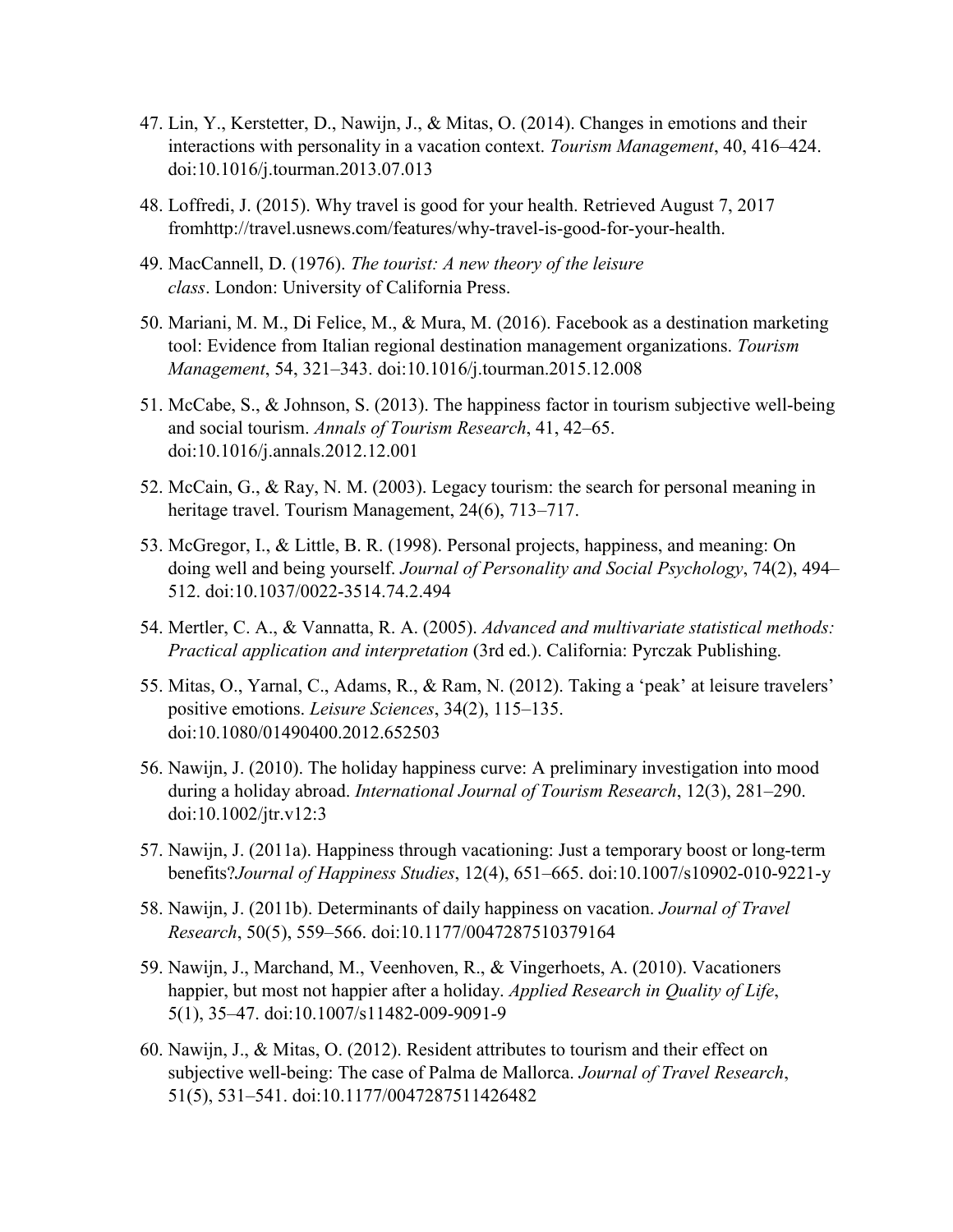- 61. Nawijn, J., Mitas, O., Lin, Y., & Kerstetter, D. (2013). How do we feel on vacation? A closer look at how emotions change over the course of a trip. *Journal of Travel Research*, 52(2), 265–274. doi:10.1177/0047287512465961
- 62. Neal, J. D., Sirgy, M. J., & Uysal, M. (2004). Measuring the effect of tourism services on travelers' quality of life: Further validation. *Social Indicators Research*, 69, 243–277. doi:10.1007/s11205-004-5012-3
- 63. New York Times. (2008). Northeast Getaways. Retrieved fromhttp://www.nytimes.com/2008/07/04/travel/escapes/04short.html.
- 64. Newman, D. B., Tay, L., & Diener, E. (2014). Leisure and subjective well-being: A model of psychological mechanisms as mediating factors. *Journal of Happiness Studies*, 15, 555–578. doi:10.1007/s10902-013-9435-x
- 65. Pan, S., Lee, J., & Tsai, H. (2014). Travel photos: Motivations, image dimensions, and affective qualities of places. *Tourism Management*, 40, 59–69. doi:10.1016/j.tourman.2013.05.007
- 66. Parkinson, B., & Totterdell, P. (1999). Classifying affect-regulation strategies. *Cognition and Emotion*, 13, 277–303. doi:10.1080/026999399379285
- 67. Pearce, P. L. (1981). 'Environment shock': A study of tourists' reactions to two tropical islands. *Journal of Applied Social Psychology*, 11(3), 268–280. doi:10.1111/jasp.1981.11.issue-3
- 68. Pearce, P. L., & Lee, U.-I. (2005). Developing the travel career approach to tourist motivation. *Journal of Travel Research*, 43, 226–237. doi:10.1177/0047287504272020
- 69. Pearce, S. M. (1994). Collecting reconsidered. In S. M. Pearce (Eds.), *Interpreting objects and collections*(pp. 193–204). London: Routledge.
- 70. Quoidbach, J., Berry, E. V., Hansenne, M., & Mikolajczak, M. (2010). Positive emotion regulation and well-being: Comparing the impact of eight savoring and dampening strategies. *Personality and Individual Differences*, 49, 368–373. doi:10.1016/j.paid.2010.03.048
- 71. Quoidbach, J., Mikolajczak, M., & Gross, J. (2015). Positive interventions: An emotion regulation perspective. *Psychological Bulletin*, 141(3), 655–693. doi:10.1037/a0038648
- 72. Ray, N. (2003). Legacy tourism: the search for personal meaning in heritage travel. *Tourism Management*, 24(6), 713-717.
- 73. Richards, G. (1999). Vacations and the quality of life: Patterns and structures. *Journal of Business Research*, 44, 189–198. doi:10.1016/S0148-2963(97)00200-2
- 74. Ryan, C. (1991). *Recreational tourism: A social science approach*. London: Routledge.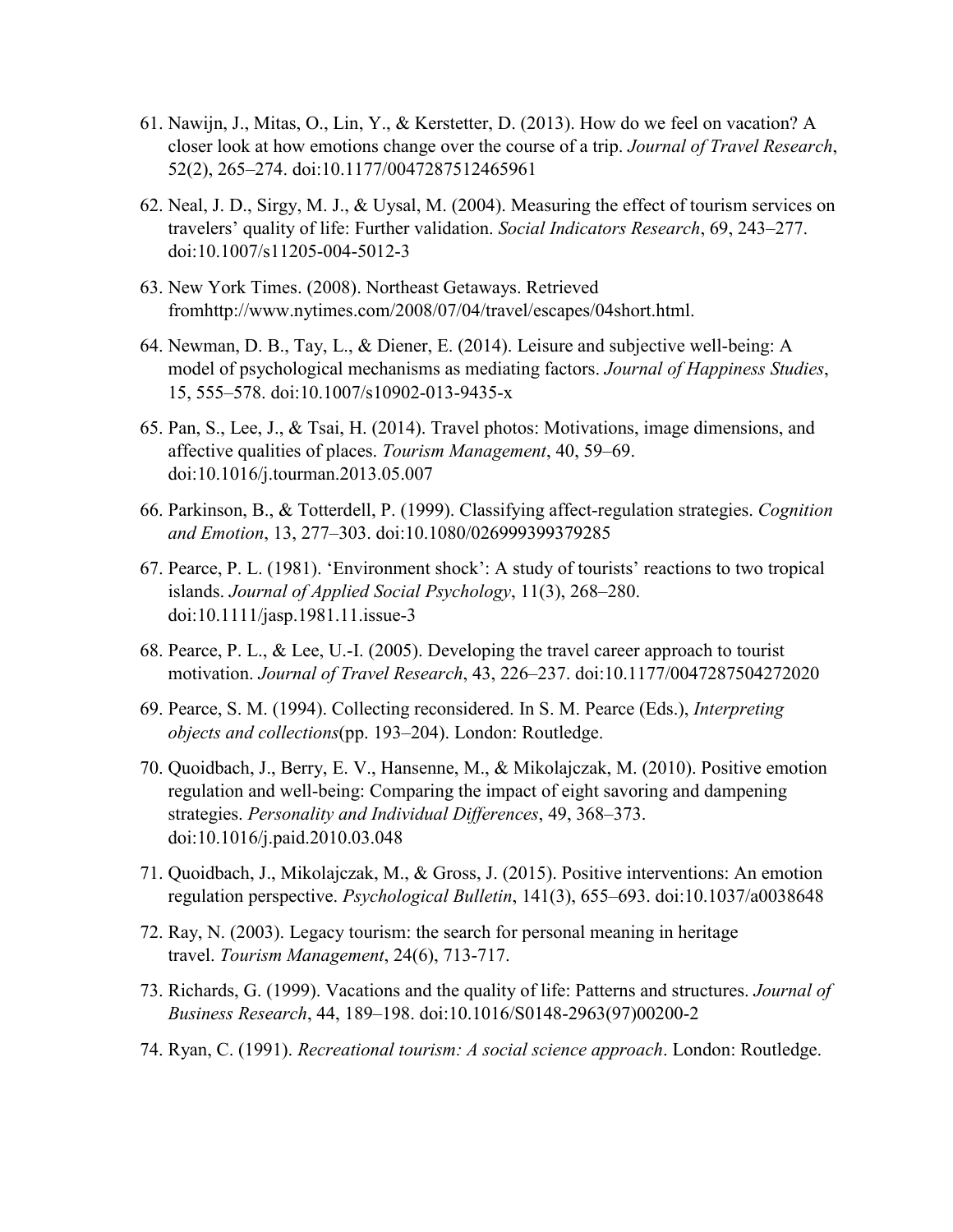- 75. Ryan, R. M., & Deci, E. L. (2001). On happiness and human potentials: A review of research on hedonic and eudaimonic well-being. *Annual Review of Psychology*, 52, 141– 166. doi:10.1146/annurev.psych.52.1.141
- 76. Ryff, C. D., & Keyes, C. L. M. (1995). The structure of psychological well-being revisited. *Journal of Personality and Social Psychology*, 69, 719–727. doi:10.1037/0022- 3514.69.4.719
- 77. Saunders, R., Laing, J., & Weiler, B. (2014). Personal transformation through long distance walking. InS. Filep & P. L. Pearce (Eds.), *Tourist experience and fulfilment: Insights from positive psychology* (pp. 127–146). London; New York: Routledge.
- 78. Scherer, K. R. (2005). What are emotions? And how can they be measured? *Social Science Information*, 44(4), 693–727. doi:10.1177/0539018405058216
- 79. Seligman, M. E. P. (2011). *Flourish*. New York: The Free Press.
- 80. Sirakaya, E., Petrick, J., & Choi, H. S. (2004). The role of mood on tourism product evaluations. *Annals of Tourism Research*, 31(3), 517–539. doi:10.1016/j.annals.2004.01.009
- 81. Sirgy, M. J., Kruger, P. S., Lee, D. J., & Yu, G. B. (2011). How does a travel trip affect tourists' life satisfaction? *Journal of Travel Research*, 50(3), 261–275. doi:10.1177/0047287510362784
- 82. Solomon, R. C. (1976). *The passions*. New York: Anchor/Doubleday.
- 83. Stevens, J. P. (1992). *Applied multivariate statistics for the social sciences* (2nd ed.). Hillsdale, NJ: Erlbaum.
- 84. Suls, J., & Bunde, J. (2005). Anger, anxiety, and depression as risk factors for cardiovascular disease: The problems and implications of overlapping affective dispositions. *Psychological Bulletin*, 131, 260–300. doi:10.1037/0033-2909.131.2.260
- 85. Tamir, M., & Gross, J. J. (2011). Beyond pleasure and pain? Emotion regulation and positive psychology. In K. Sheldon, T. Kashdan, & M. Steger (Eds.), *Designing the future of positive psychology: Taking stock and moving forward* (pp. 89–100). New York: Oxford University Press.
- 86. Tice, D. M., & Bratslavsky, E. (2000). Giving in to feel good: The place of emotion regulation in the context of general self-control. *Psychological Inquiry*, 11, 149–159. doi:10.1207/S15327965PLI1103\_03
- 87. van Boven, L., & Gilovich, T. (2003). To do or to have? That is the question. *Journal of Personality and Social Psychology*, 85(6), 1193–1202.
- 88. van Heck, G. L., & Vingerhoets, A. J. J. M. (2007). Leisure sickness: A biopsychosocial perspective.*Psychological Topics*, 16(2), 187–200.